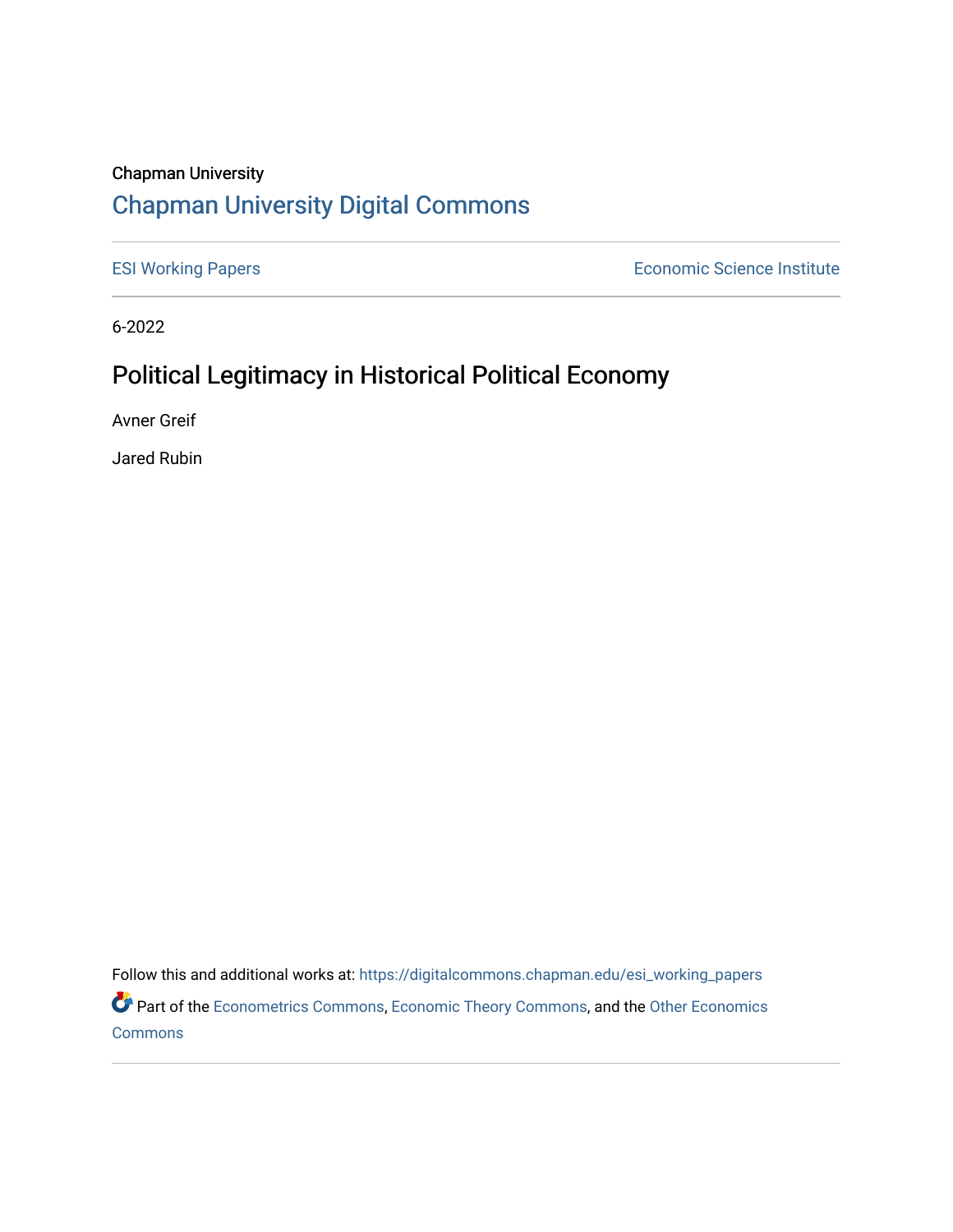## Political Legitimacy in Historical Political Economy

### **Comments**

ESI Working Paper 22-08

This is a draft of a chapter that has been accepted for publication by Oxford University Press in the forthcoming book The Oxford Handbook of Historical Political Economy due for publication in 2022. The final published version may differ.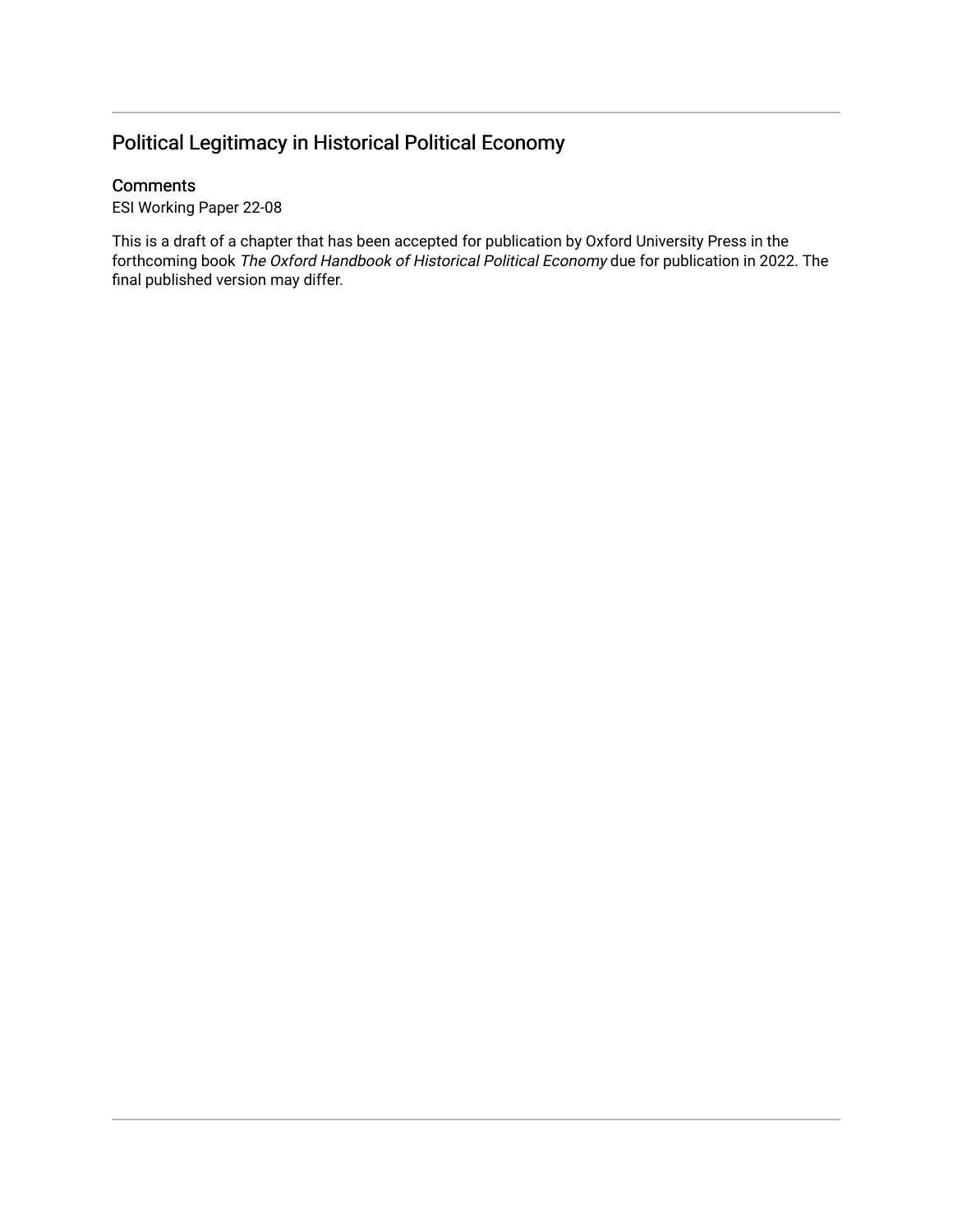## Political Legitimacy in Historical Political Economy\*

Avner Greif, Stanford University Jared Rubin, Chapman University

*Prepared for The Oxford Handbook of Historical Political Economy*

Word count (excluding front matter and references): 6,988

#### **Abstract**

Political legitimacy has long been recognized in the social sciences as an integral component of governance. It encourages obedience without the threat of force, thus lowering governing costs and improving the efficacy of policies. This chapter begins by overviewing the extensive literature on political legitimacy, classifying studies by whether they are based on the *beliefs* (regarding the legitimacy of the authority) or *effectiveness* (good governance is legitimate governance). Among the studies focusing on beliefs, most take legitimacy as an exogenous element of political authority. We develop a conceptual framework to study how beliefs regarding political legitimacy form *endogenously* and impact political power, institutions, and policies. We conclude with numerous examples from historical political economy that reveal the usefulness of this framework.

**Keywords**: political legitimacy; beliefs; endogenous legitimacy; legitimacy principle

<sup>\*</sup> We thank Jeffery Jenkins and Steven Pfaff for comments on early drafts of this chapter. All errors are our own.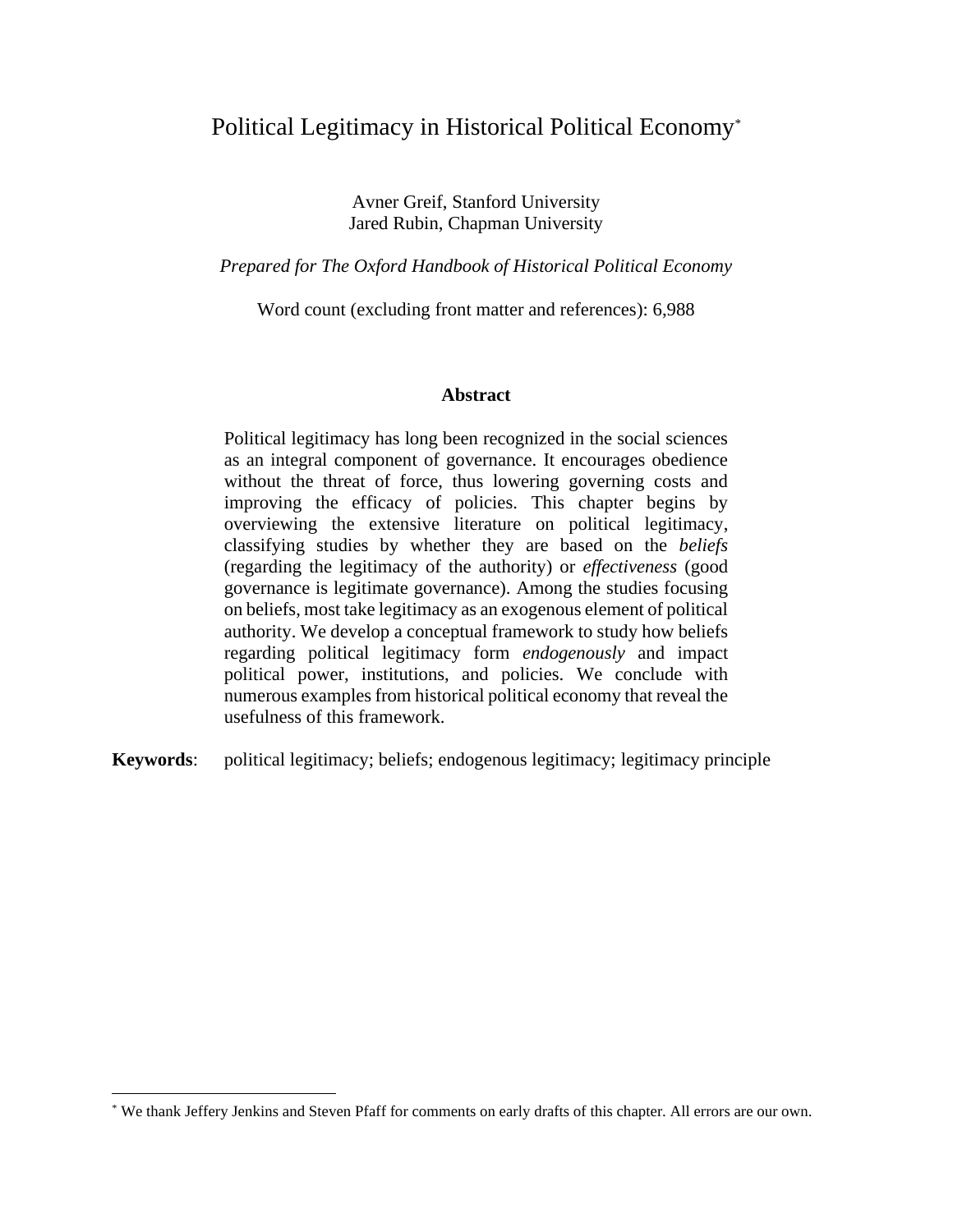#### **What is Political Legitimacy?**

Why do people follow political authorities? Access to coercive power is one answer. As Mao Zedong famously noted, "power grows out of the barrel of a gun." But rule by force is expensive, and authorities who rule by force alone constantly fear revolt and disobedience. However, force is not the only reason why people follow political authorities. They are also followed when they are viewed as *legitimate*. How do political authorities become viewed as having legitimacy? What exactly is political legitimacy?

The study of political legitimacy dates to at least Thomas Hobbes (2002 [1651]), who famously argued in the *Leviathan* that any ruler who could provide the basics of safety and security is legitimate and should be followed. In this conception, coercive power begets legitimacy; so long as the coercive power of the state provides safety to its people, the government is legitimate. Yet, while providing safety may be the bare minimum an authority needs to gain legitimacy, subsequent literature has largely viewed it as not being sufficient. David Hume (1985 [1777]) proposed a more general view of legitimate governance, suggesting that legitimacy is founded on "opinion only". It follows that anything that those in power do to shift opinion in their favor—form political parties, provide targeted public goods, appeal to nationalism or religion—affects their legitimacy (Razi 1990; Landis 2018).

Some of the giants of the  $20<sup>th</sup>$  century built on the definitions laid out by Hobbes and Hume, focusing on how *beliefs* shape legitimacy. Famously, Max Weber (1964 [1920], p. 382) proposed that political authority derives in part from beliefs in the political system itself: "the basis of every system of authority, and correspondingly of every kind of willingness to obey, is a belief, a belief by virtue of which persons exercising authority are lent prestige." Similarly, Seymour Martin Lipset (1959, p. 86) wrote that legitimacy "involves the capacity of a political system to engender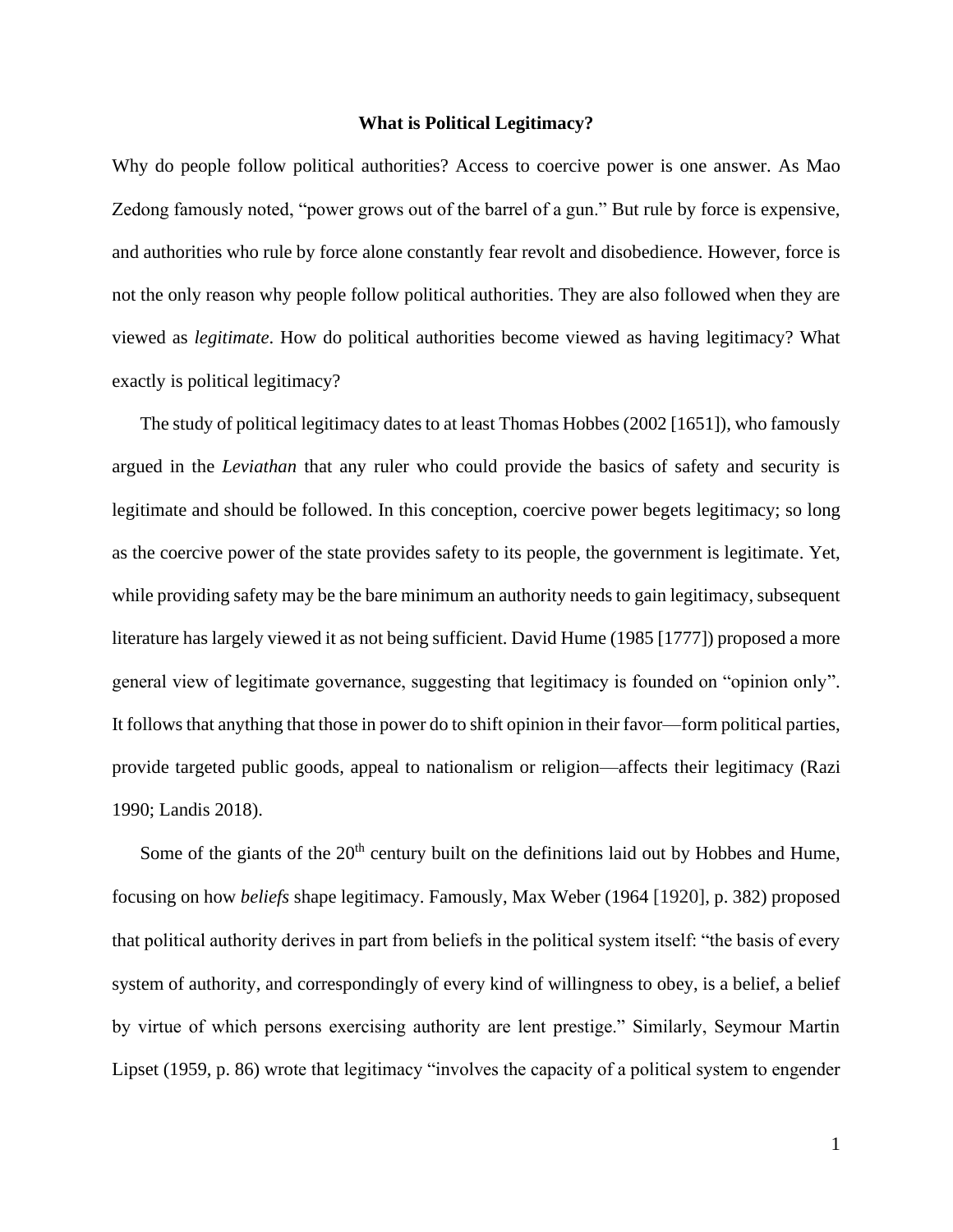and maintain the belief that existing political institutions are the most appropriate or proper ones for the society."

For the sake of the discussion in this chapter, we build on the belief-based approach to political legitimacy, defining legitimacy as the internalized belief that a political authority has the right to govern and have its demands obeyed. That is, the more an authority is perceived as legitimate, the more that its subjects believe that the authority has the right to rule and to be obeyed (Hurd 1999; Tyler 2006; Hechter 2009; Levi, Sacks, and Tyler 2009). <sup>1</sup> Defined this way, political legitimacy falls on a continuum—some authorities are more legitimate than others.

Political legitimacy is therefore one of the tools that authorities have at their disposal to encourage compliance. Such a tool is necessary when authorities wish for their subjects to comply with rules they would otherwise not follow (Hart 2012 [1961], ch. 1, 4). While extrinsic, coercive incentives often play a role in encouraging compliance, legitimacy is typically the least expensive tool that authorities have at their disposal, since it incentivizes compliance even in the absence or monitoring or coercion (Tyler 2006; Levi and Sacks 2009; Levi, Sacks, and Tyler 2009). Legitimacy therefore helps keep authorities in power when coercive power is ineffective. Even when coercive power is effective some degree of legitimacy is needed to rule effectively: "no government exclusively based upon the means of violence has ever existed. Even the totalitarian ruler, whose chief instrument of rule is torture, needs a power basis … Single men without others to support them never have enough power to use violence" (Arendt 1969, p. 17-18).

 $1$  Gilley (2006a, 2006b) uses a similar definition to measure legitimacy across countries. Weatherford (1992) proposes a metric for measuring legitimacy that marries structural approaches based on a society's institutional features with survey data based on subjective views of government (i.e., their "legitimacy orientations"). Similarly, Suchman (1995) defines organizational legitimacy as "a generalized perception or assumption that the actions of an entity are desirable, proper, or appropriate within some socially constructed system of norms, values, beliefs, and definitions."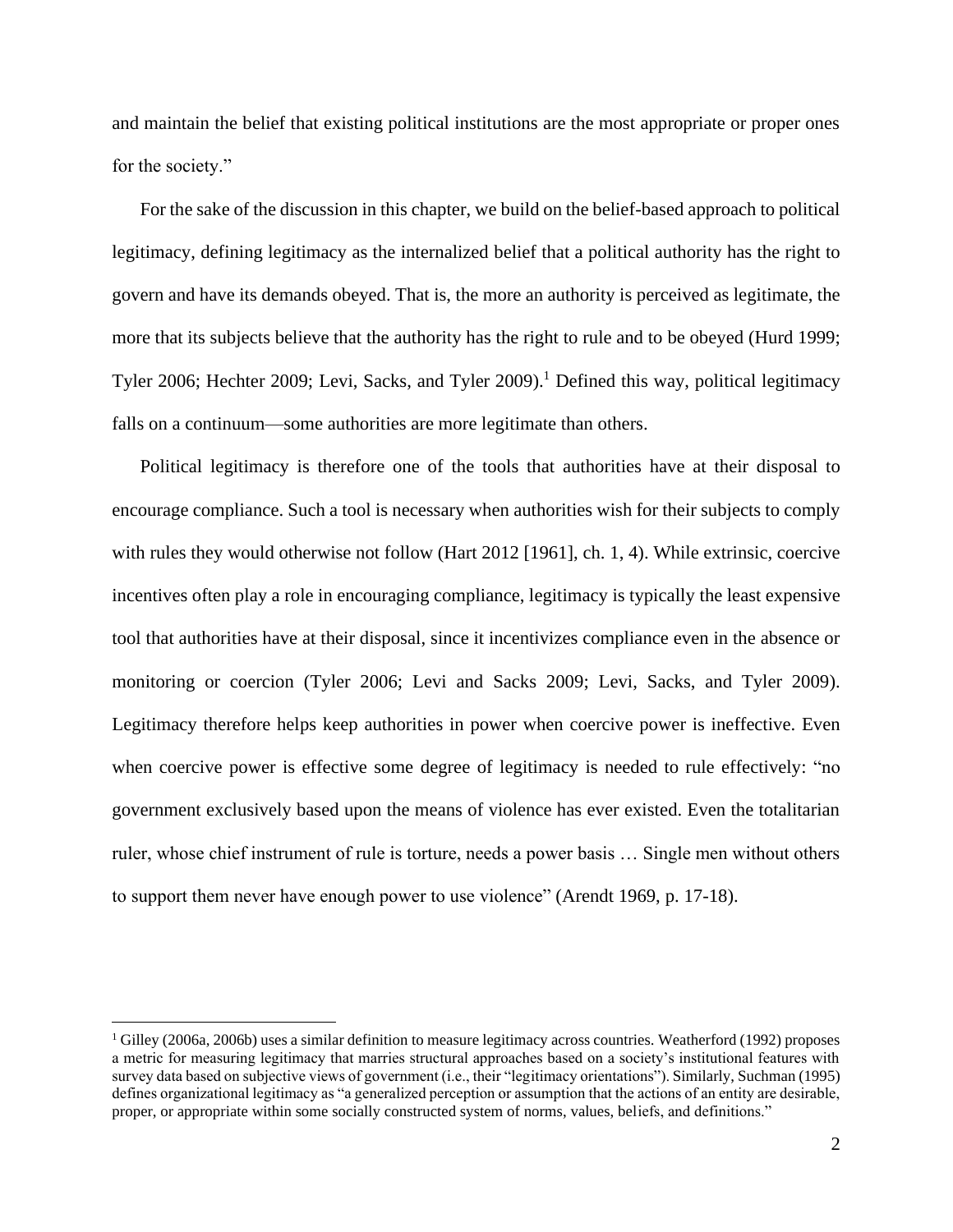Within political science, the "traditional approach" to analyzing political legitimacy is performance-based, not belief-based. It focuses on the *effectiveness of* the political system. In the performance-based conception, beliefs are shaped by how effective the government is on certain margins. Such theories, which are mostly applied to democratic legitimacy (e.g., Dahl 1956; Lipset 1959), focus on four attributes: accountability, efficiency, procedural fairness, and distributive fairness (Weatherford 1992). It follows that an authority who shows that it can deliver good governance (e.g., protect property rights, deliver public goods), will be viewed as more legitimate by the population (Gilley 2006a, Levi and Sacks 2009). According to Levi, Sacks, and Tyler (2009), trustworthiness of government and procedural justice are necessary antecedents of legitimacy. In the long run, legitimacy based on good governance can augment a society's normative basis of legitimate rule; whatever worked in the past is legitimate in the present (Lipset 1959).

Yet, there are limitations to these traditional, performance-based, conceptions of political legitimacy. For one, works focusing on the effectiveness of governance have difficulty accounting for the actions taken by *ineffective* governments to maintain legitimacy, especially those that are undemocratic and cannot appeal to democratic norms for legitimacy. Under such theories, nearly every ineffective government in world history (e.g., prior to democratic reforms that swept many parts of the world in the  $19<sup>th</sup>$  and  $20<sup>th</sup>$  centuries) was not legitimate (Mittiga 2022). While this is possibly the case (though we do not believe it to be so), such a framework limits our capacity to understand actions by political authorities to bolster their legitimacy in such settings.

Secondly, such studies view legitimate rule as an historically *constant* and *exogenous* variable. In the social sciences, any theory in which the main explanatory variable is exogenous and unobservable has limited explanatory power. Therefore, under this paradigm, the importance of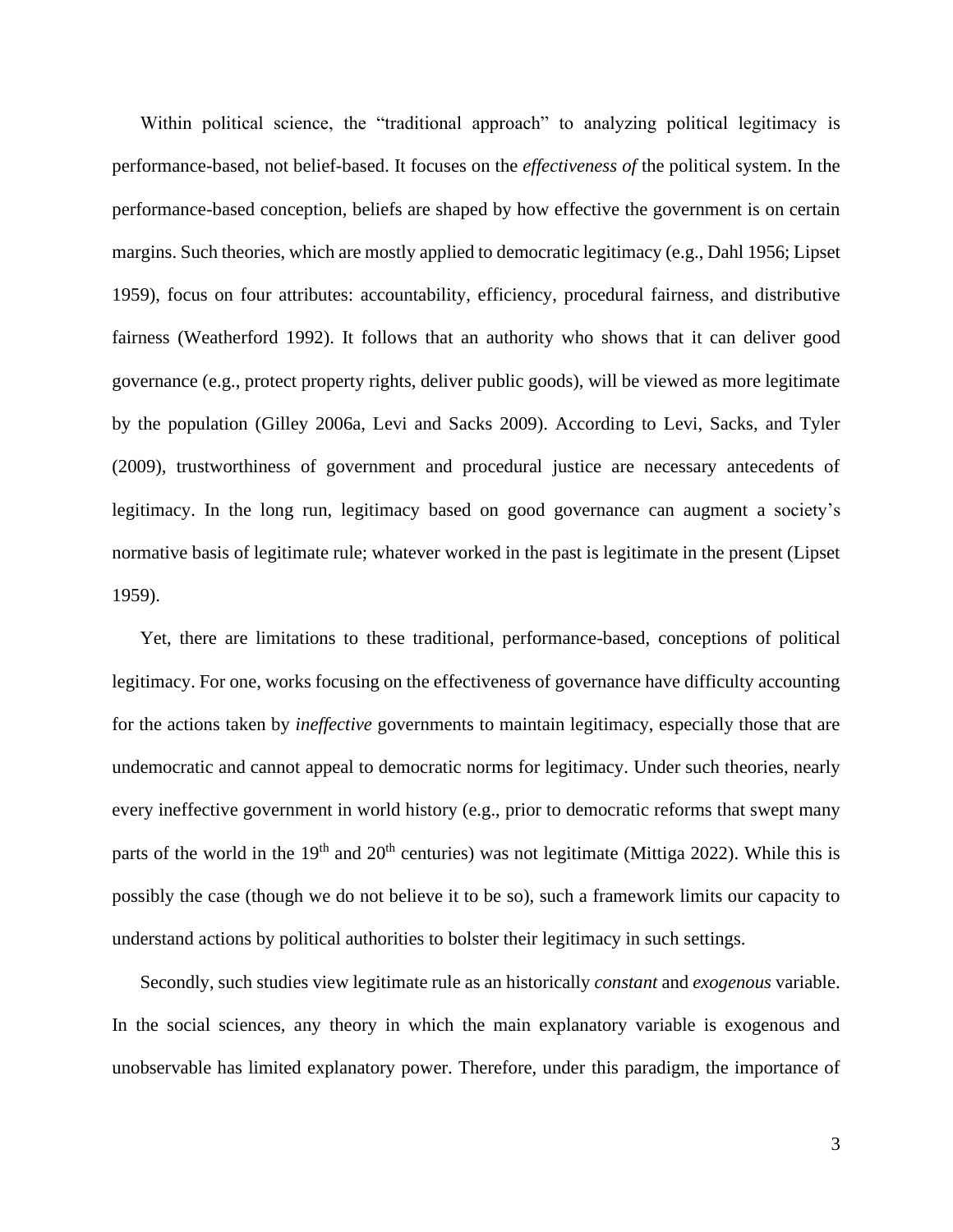legitimacy for economic and political outcomes remains a black box (Marquez 2016). It has little to say about how authorities can enhance their legitimacy (beyond ruling more effectively), how their actions affect political and economic outcomes, and the observable implications therein.

This chapter builds on Greif and Rubin (2022) to address these issues and lay out a framework for conceptualizing history-dependent, endogenous political legitimacy. It begins with the straightforward supposition that a political authority is more effective in achieving her objectives the higher her legitimacy and thus the more her subjects comply with her policies (e.g., regarding taxation, economic regulations, or military service). Compliance is never perfect because political authorities' policies generally demand from their agents actions that some of them would prefer to avoid (particularly if other comply). Thus, authorities invest in the capacity to punish noncompliance. For such investment to be effective and influence compliance, it must render the punishment credible. In other words, it must be common knowledge that inflicting a sufficiently large penalty is the authority's ex-post best response to non-compliance. However, motivating compliance by punishment is costly because the capacity to punish and the credibility of the threat both require expenditures (e.g., police forces, prisons, inspectors, property registrars). Punishment is thus costly even if it is off the equilibrium path. For this reason, an authority's power is often identified in the political economy literature with wealth: resources are key to political power and thus authority (North and Weingast 1989; Tilly 1990; Acemoglu, Johnson and Robinson 2005; Stasavage 2011; Acemoglu and Robinson 2012).

Political legitimacy reduces such governance costs. In fact, legitimacy motivates compliance exactly when coercive power is least effective: when the authority faces an existential threat (e.g., an invasion) that reduces the motivation effect of expected future punishments. Legitimacy motivates compliance based on intrinsic motivation and does not depend on future extrinsic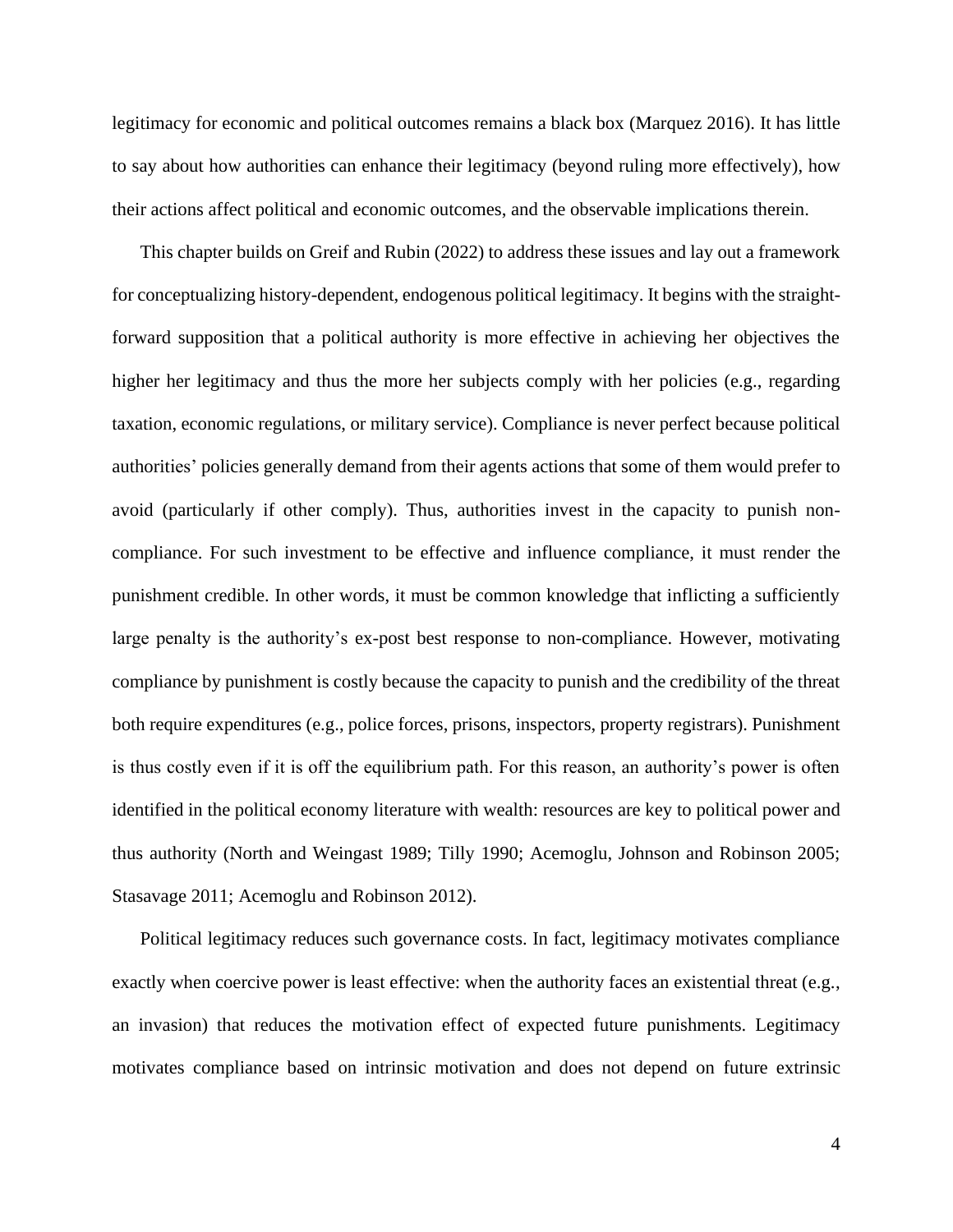rewards or punishment. Thus, although legitimacy is not the sole basis for political authority, it can be crucial for a regime's effectiveness and longevity. In general, punishment and legitimacy co-exist and they can be substitutes in motivating compliance.

The framework proposed in this chapter reveals the implications of legitimating arrangements on political and economic outcomes. The basic building block in the framework is that there are two (inter-related) foundations of legitimacy: cultural and institutional. The cultural foundation is the historically derived, shared cultural beliefs specifying the conditions necessary for political legitimacy. Being historically derived, such beliefs can differ across cultures and over time. Unlike studies seeking principles that form the basis of legitimate governance across many societies (Gilley 2006a, 2006b; Levi and Sacks 2009), the proposed framework implies that such principles are historically unique across societies, even if there are many cross-cultural commonalities (e.g., principles related to hereditary monarchy or democratic governance). In turn, it follows that social scientific studies of the determinants or consequences of political legitimacy should be contextspecific.

In this framework, the bases of the shared beliefs regarding who is a rightful political authority are called the society's *legitimacy principles*. Legitimacy principles are fixed in the short-run and specify the conditions required for a particular individual or organization to have legitimate authority or the legitimate capacity to enact certain policies. Legitimacy principles provide a basis of legitimacy, or as Scott (1995, p. 59-60) notes, legitimacy is "a condition reflecting perceived consonance with relevant rules and laws, normative support, or alignment with cultural-cognitive frameworks." For instance, in many monarchies, the eldest son of the previous king has the most legitimate claim to the throne. This is a key reason why monarchs with longer tenure and larger families have fewer dynastic disputes upon their death; longer-lasting rulers with larger families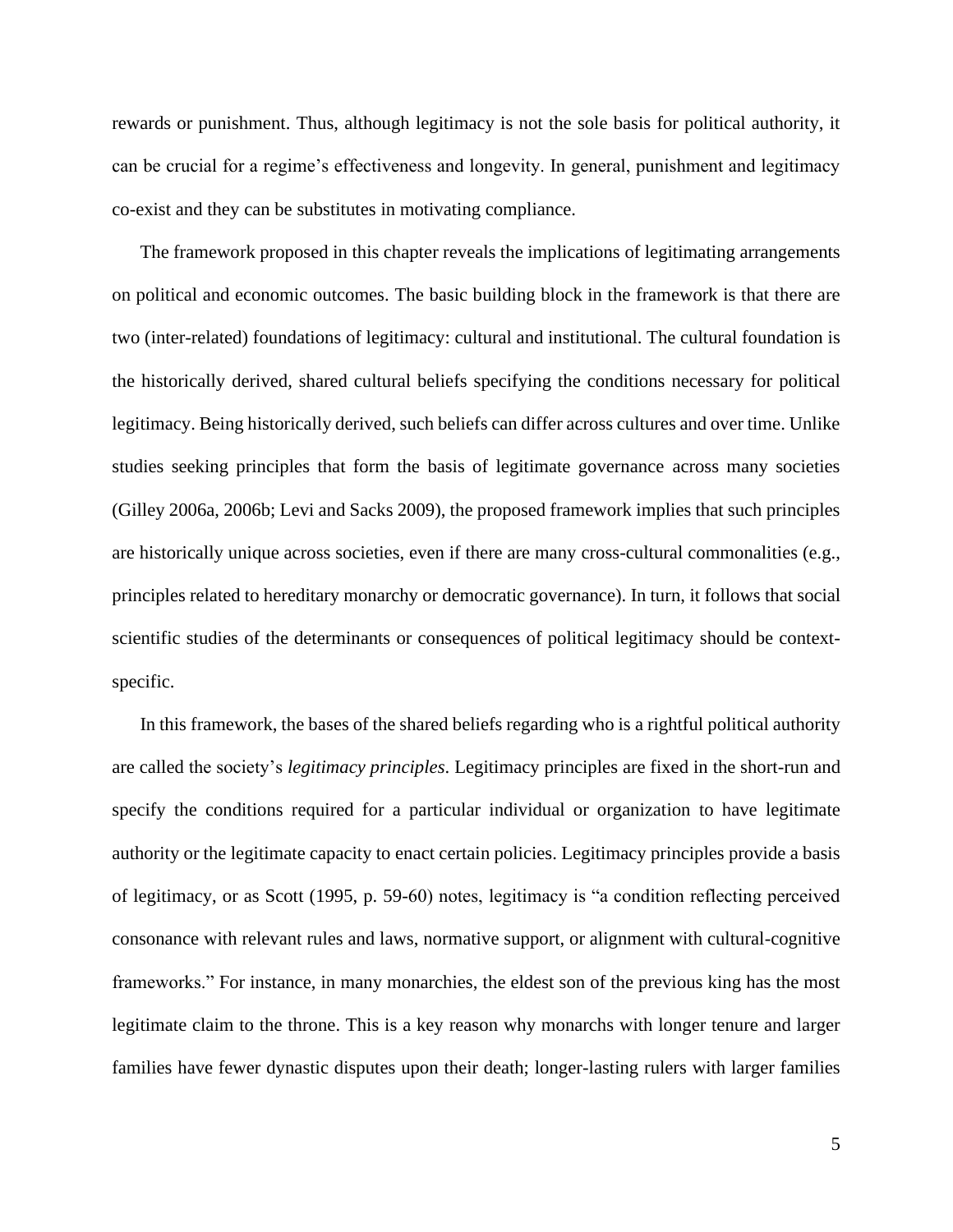are more likely to have sons, and they are more likely to establish succession procedures if they have no legitimate heir (Abramson and Rivera 2018; Acharya and Lee 2019; Kokkonen et al.  $2021$ ).<sup>2</sup> Meanwhile, in a democracy, the winner of a fair and free election has the right to rule.<sup>3</sup> These are legitimacy principles that shape shared beliefs about who has a right to rule and whether one should comply with such rules. 4

The institutional foundations of legitimacy are the means fostering the shared beliefs that the authority satisfies these conditions. They are endogenous and can be fostered by agents the society has deemed capable of conferring legitimacy (Scott 1995, p. 60; Deephouse 1996, p. 1025; Coşgel, Miceli, and Rubin 2012a, 2012b; Rubin 2017). Such a *legitimating agent* must be relatively independent from the political authority; agents under the authority's thumb provide no new information about whether the authority satisfies the conditions necessary to rule, and they thus do little to affect shared beliefs in the authority's legitimacy. On the other hand, such agents have *delegitimating power*. Their actions do not do much to support beliefs in the authority's right to rule, but their condemnation of the authority is a strong signal that the authority is illegitimate exactly because these agents have much to lose by declaring the authority illegitimate. Statements by a sidekick in support of an authority are cheap talk; but their statements opposing an authority are costly signals.

While the power of these agents to legitimate depends on exogenous features such as their identity and the legitimacy principles, it also evolves over time. Legitimating power thus has

<sup>&</sup>lt;sup>2</sup> For much more on the role of dynasties in both monarchical and democratic settings, see van Coppenolle and Smith (2023).

<sup>&</sup>lt;sup>3</sup> In the democratic setting, Patty and Penn (2014) argue that unique principles of legitimate governance can help resolve conflicts inherent in collective decisions based on the aggregation of preferences.

<sup>4</sup> This insight extends well beyond formal political governance. For instance, Pfaff and Hechter (2020) show that it was important that seaman in the British Royal Navy during the Age of Sail believe in the legitimacy of their officers. What made officers legitimate was based on how the officers treated their subordinates in accordance with the unique customs and conventions (i.e., the legitimacy principle) of the ship.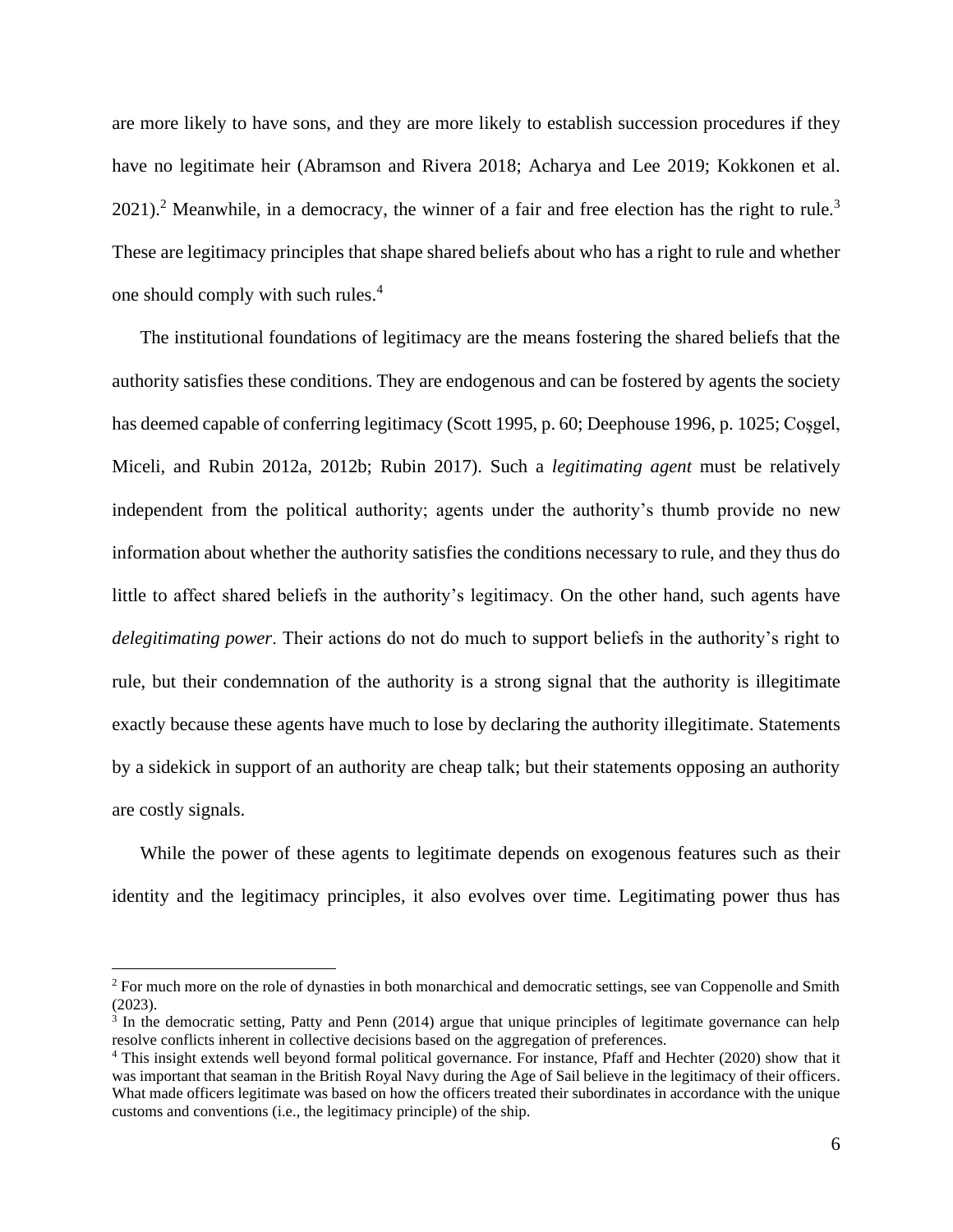endogenous elements. The authority's act of publicly consenting that an agent is the one to legitimate her increases the agent's future legitimating power by coordinating beliefs. It follows that the historical actions of the relevant actors shape both the society's institutional foundation of legitimacy as well as its legitimacy principles, meaning that these principles will have unique elements that differ by society. In the words of Arendt (1969, p. 19), "legitimacy, when challenged, is claimed by an appeal to the past."

As in much of the literature (Hurd 1999; Tyler 2006; Levi and Sacks 2009; Levi, Sacks, and Tyler 2009), the framework proposed in this chapter is guided by the idea that both coercion and legitimacy can be used to rule—that is, to foster compliance—and they are substitutes in this process. The framework considers the various agents that authorities can employ to strengthen their legitimacy or coercive power—and the policy concessions these agents receive in return. This in turn highlights the connection between endogenously-generated political legitimacy and a society's institutions, policies, and even the players involved in policymaking. It also highlights the dynamic interaction between exogenous parameters and endogenous variables, as in Greif (2006) and Greif and Laitin (2004). The selection of legitimating agents and legitimacy principles are constrained by the society's historical heritage at any given point in time, but the choices made under these constraints affect the strength of the legitimacy principle and the legitimating power of particular agents in the future.

In short, this chapter proposes a path forward for studying political legitimacy in historical and contemporary societies. Any such study—historical or not—must understand the various historically-determined cultural and institutional attributes that yield legitimacy effective in that society. Such forces are endogenously and historically determined, and they are at the heart of numerous phenomena in historical political economy.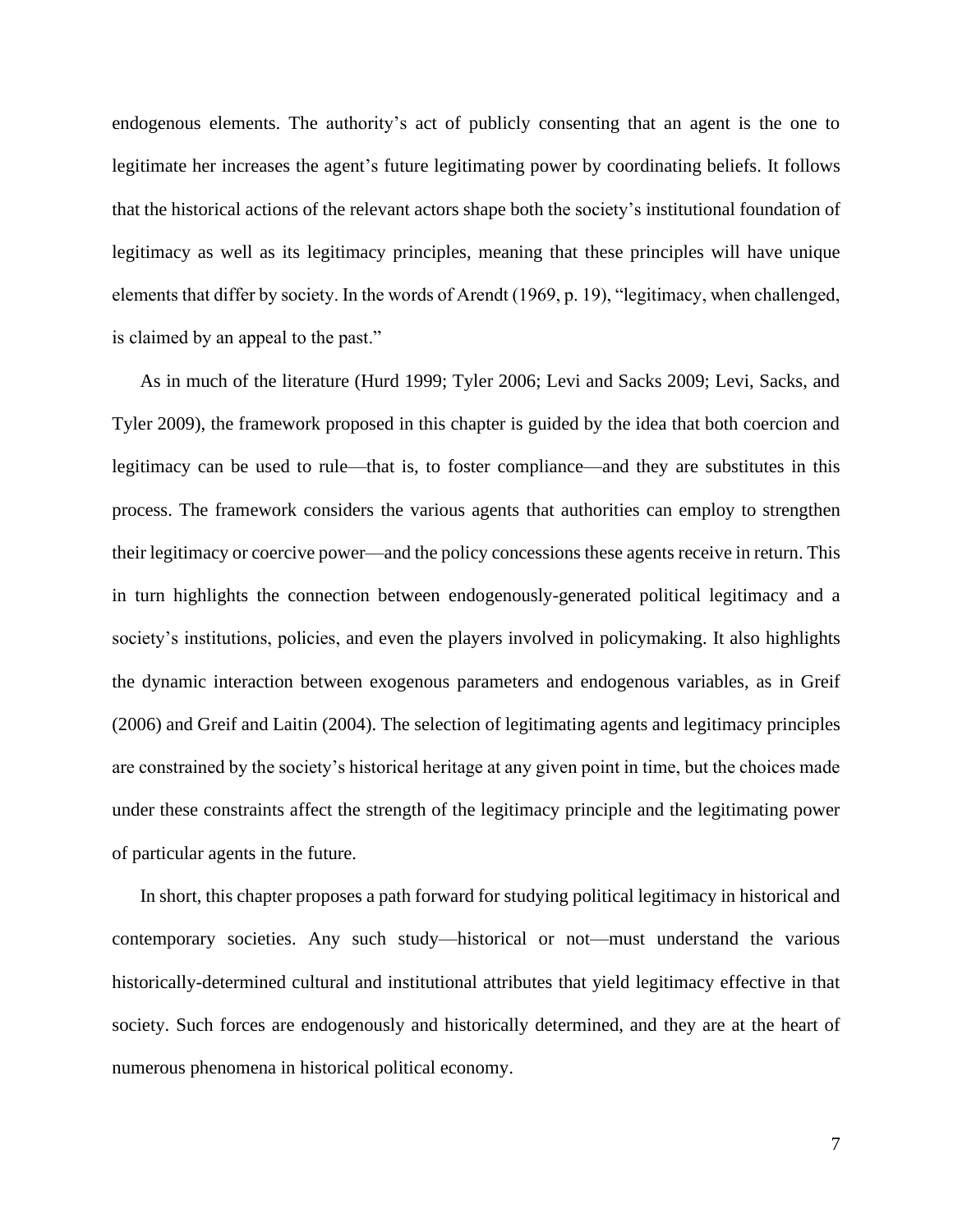#### **A Framework for Analyzing Political Legitimacy in HPE**

Greif and Rubin (2022) propose a framework for considering the interactions between a political authority and her many potential legitimating agents. Authorities have a set of policy objectives. But how do they convince people to comply with actions consistent with those objectives? As noted above, the literature views political authorities as having two, non-mutually exclusive mechanisms: coercion and legitimacy. That is, for people to be willing to comply with the authority's objectives, they must either believe they have a moral obligation to follow the policy or fear punishment from failing to comply.

Political authorities are endowed with some degree of legitimacy and resources. Their legitimacy endowment depends on whether their personal characteristics and actions align with the society's legitimacy principle. For instance, in a traditional European style monarchy, being the oldest legitimate son (i.e., born within wedlock) of the previous monarch typically gave one more legitimacy than otherwise. Such characteristics are meaningless in a democracy. An authority's own legitimacy and resource endowments are exogenous to the authority.

Legitimacy can be an effective tool of governance even if many in the population do not believe they have a moral obligation to comply. All that is needed are widespread *beliefs*that others believe that there is a moral obligation to comply. Coordination of beliefs can therefore increase compliance with the demands implied by the authority's policies. How can authorities coordinate such beliefs? Are there actions authorities can take to enhance both their legitimacy and resources?

There are people and organizations in every society that have the capacity to enhance the legitimacy of the political authority. Greif and Rubin (2022) call these people and organizations *legitimating agents*. Depending on the society's legitimacy principle, effective legitimating agents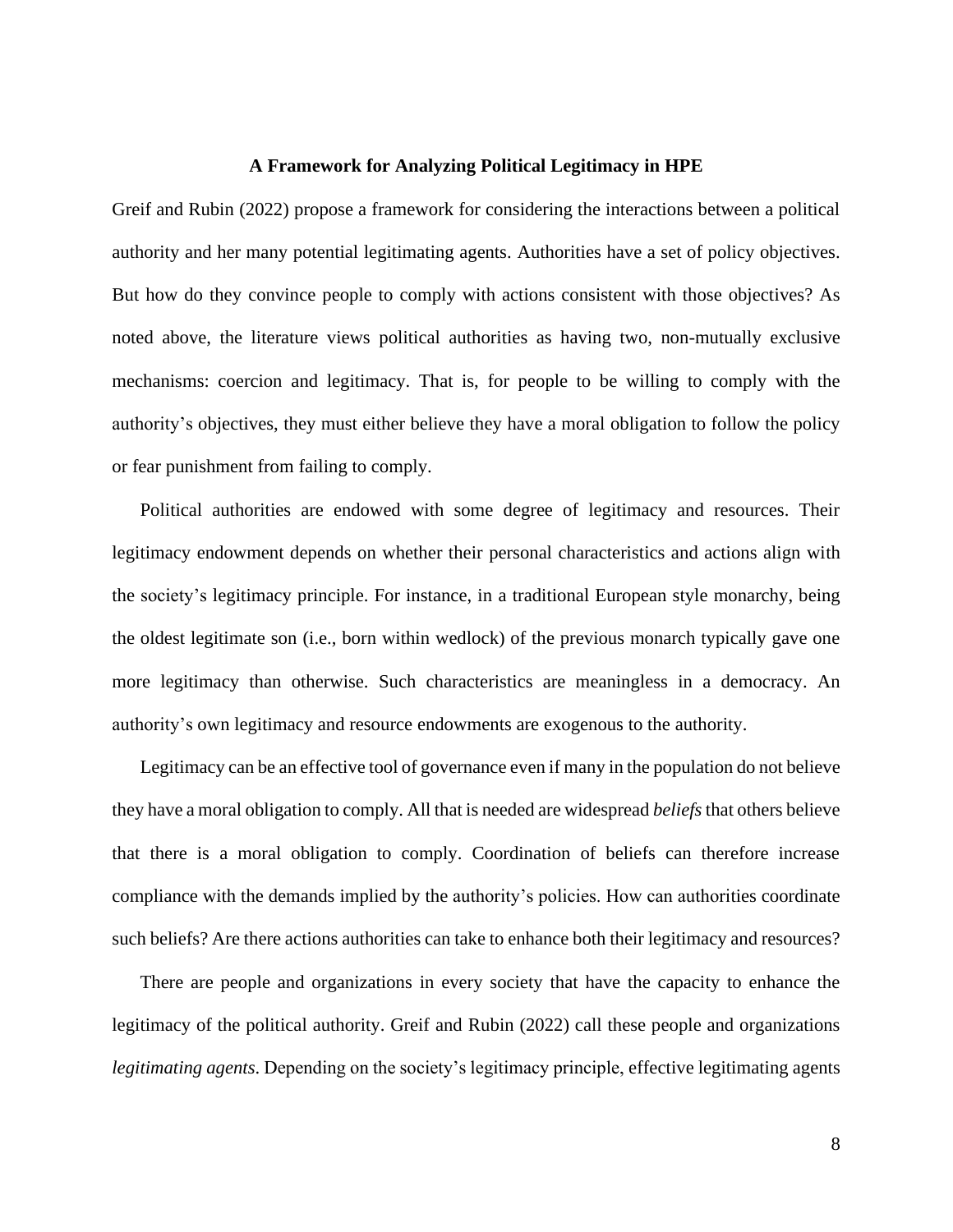may be, among others, religious authorities (Gill 1998; Coşgel and Miceli 2009; Rubin 2011; Bentzen and Gokmen 2022), economic elites (Rubin 2017), bureaucrats (Ma and Rubin 2022), or military elites (Blaydes and Chaney 2013). Agents can coordinate beliefs about the authority's right to rule by participating in public legitimating events such as coronation ceremonies, inaugurations, public executions, observable legislation, tribute payments, and military parades. During such events, subjects are exposed to information relevant to the belief-formation process.<sup>5</sup> The public nature of such events makes one aware that all others have been exposed to the same information as well (Kuran 1995; Chwe 2001). This, in turn, may convince them to publicly express the morality of the authority's rule even if they personally hold a different view of what type of rule is moral (Greif and Tadelis  $2010$ ).<sup>6</sup>

One's capacity to serve as a legitimating agent depends in part on the society's legitimacy principles. But where do legitimacy principles come from? At any given point in time, they are exogenous to the authorities and agents in question—they derive from previous interactions between authorities and their agents, especially how often an independent agent was used in the past. Hence, while the legitimacy principle is exogenous at any given point in time, it is endogenous over time.<sup>7</sup> An authority often has multiple legitimacy principles they can promote, but the strength of each principle depends on past interactions between authorities and agents. Authorities can also strengthen a legitimacy principle over time via use: the act of requesting legitimation from an agent increases the power of that agent to legitimate in the future. Authorities

<sup>&</sup>lt;sup>5</sup> In a similar vein, Lipset (1959, p. 89) argues that "a major test of legitimacy is the extent to which given nations have developed a common 'secular political culture,' national rituals and holidays which serve to maintain the legitimacy of various democratic practices." For more on nationalism in historical political economy, see Boix (2023). <sup>6</sup> For more on why people follow rules in general in historical settings, see Wallis (2022, 2023).

<sup>&</sup>lt;sup>7</sup> In the terminology of Greif and Laitin (2004) and Greif (2006), the legitimacy principle is a quasi-parameter.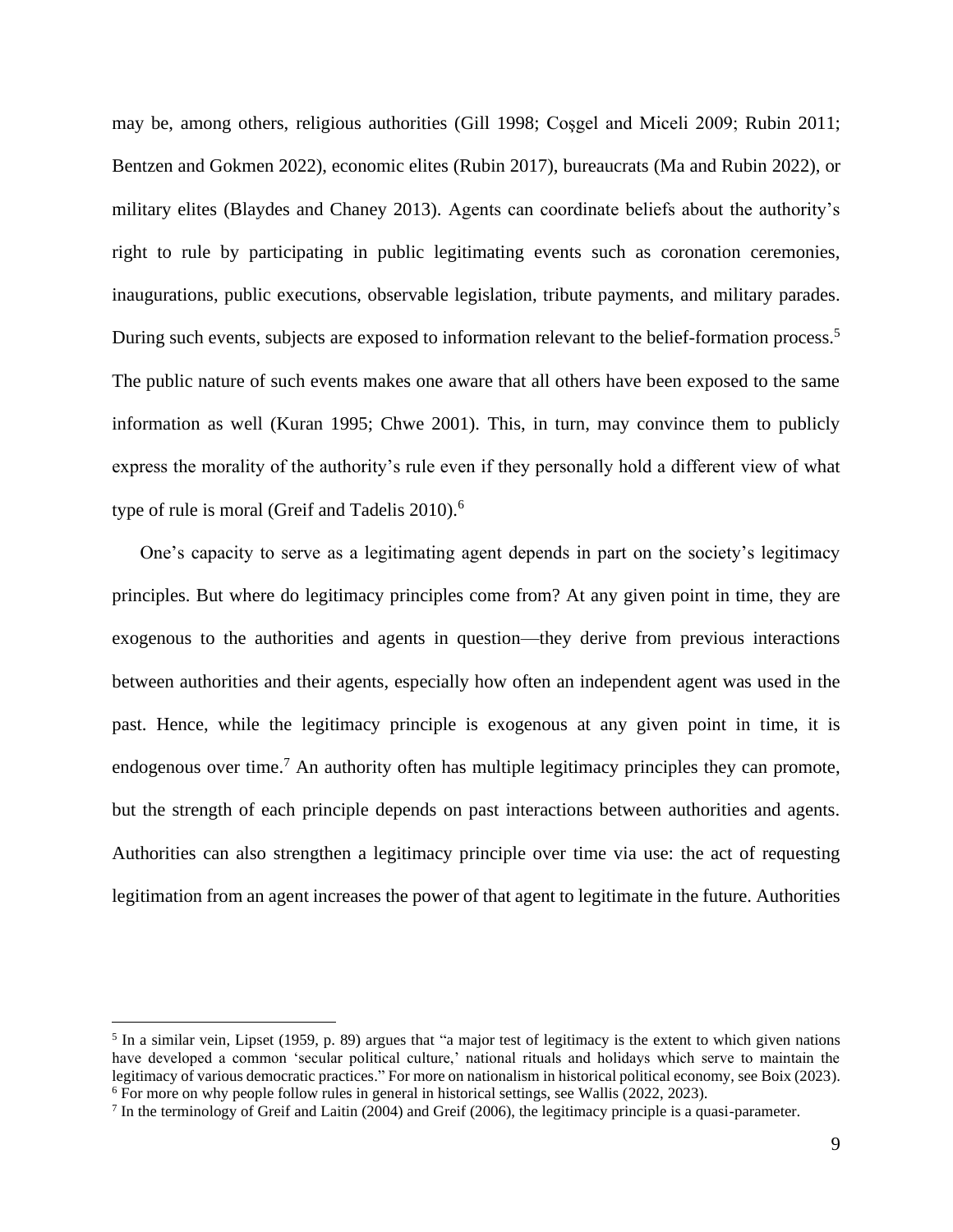therefore face a tradeoff when seeking legitimacy: it increases compliance in the present but also increases that agent's bargaining power in the future.

Using these basic building blocks, it is possible to first consider how political bargains between authorities and their legitimating agents are affected by the endowed legitimacy of each actor. First, it is possible that the authority may not enter the bargain to begin with. When their endowed legitimacy and/or access to resources is sufficiently high, political authorities may be able to secure compliance without the support of an agent. In this case, the authority would prefer to not enter the political bargain and hence not yield policy concessions in return. Not using the agent also reduces the future legitimating power of the agent, which may be in the interest of the authority, since it entails a less powerful agent to bargain with (Pant 2018). Such an outcome is noncooperative, and it results in few constraints on the authority's power. An authority in this position may be able to pay off coercive agents and rule as a (legitimate or illegitimate) autocrat.

Consider instead the case where the authority's endowed legitimacy and resources are not enough to secure sufficient compliance. In this case, she will seek legitimation or resources (or both) from her legitimating agent(s). Greif and Rubin (2022) envision a bargaining game, in the spirit of a Nash bargain, in which the authority first chooses if and which of many potential agents to bargain with, taking into account the agent's preference, legitimating power, and resources. There is a drawback for the authority from relying on an agent since doing so increases the agent's future legitimating power, and thus the authority increases the agent's future bargaining power by bringing it into the bargain in the present. This weakens the authority's relative bargaining power in the future. The authority must weigh this cost against the potential benefits of bargaining with the agent.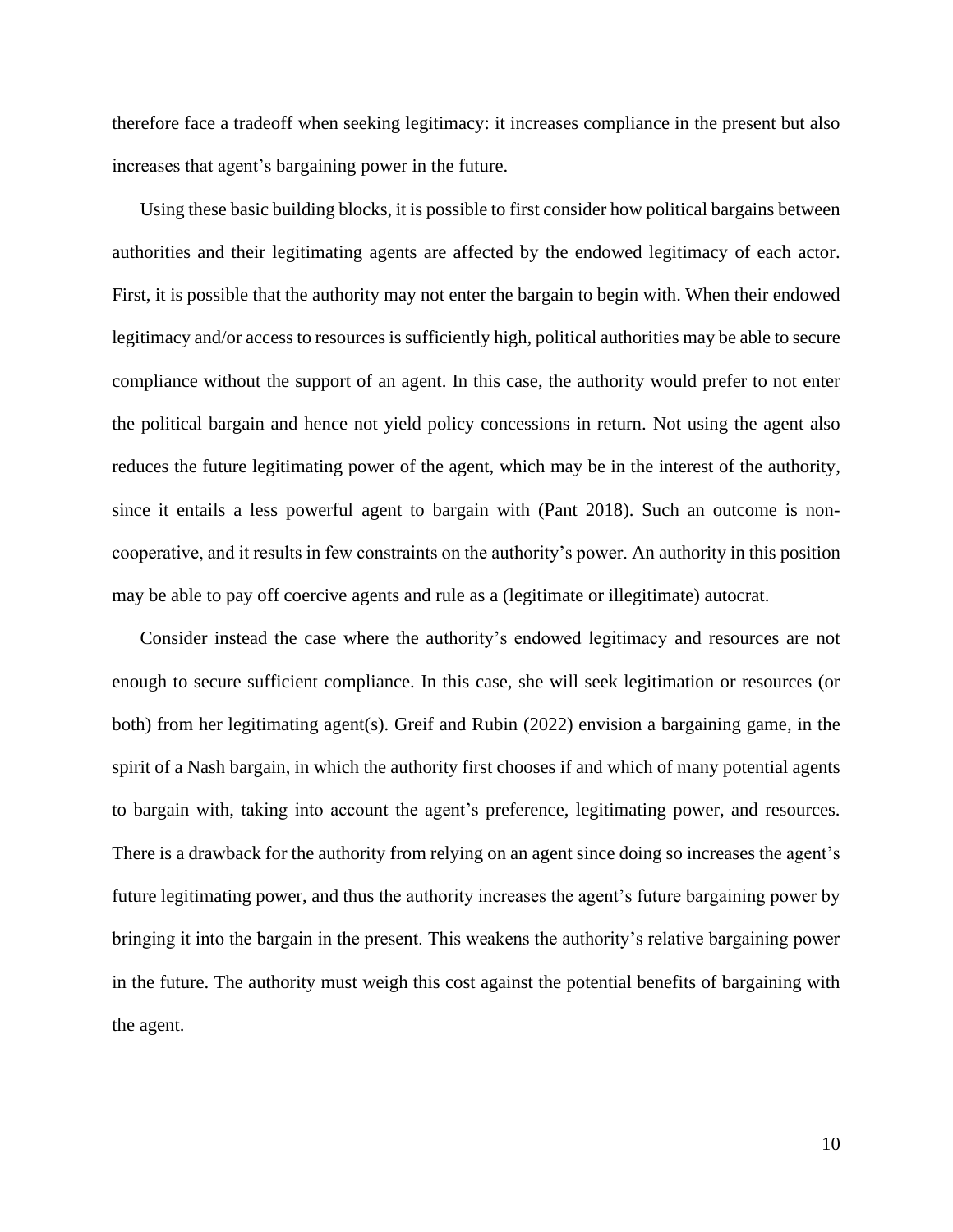If the authority chooses to rely on an agent, she can offer the agent a say in current or future policy, and in return may request resources and/or legitimation of the policy in question. Compliance with the policy therefore depends on how much legitimacy and resources the authority and agent contribute. While the authority makes concessions regarding the content of the policy, it increases compliance by increasing its legitimacy and/or the resources required to make punishment for non-compliance credible.

After a policy bargain is agreed upon, the authority faces a commitment problem, namely, the authority can implement any policy she wants. This is where legitimacy being reversible has bite: if the authority attempts to enact a policy besides the one agreed to in the bargain, the policy loses any legitimacy bestowed on it by the agent(s). Reneging on the agreement may be attractive for the authority because resources, unlike legitimacy, are not reversible. The authority can therefore enact her desired policy with the resources transferred from the agent(s).

This framework yields two predictions. The first regards the *qualities* of the agent an authority will choose to legitimate her rule. There are numerous factors to consider. First, all else equal the authority will want to bargain with an agent whose optimal policies are more closely aligned with her own. In this case, the authority does not have to cede much in the bargain, and the authority would thus desire an agent who has significant legitimating power, since this would increase compliance with the policy. Second, an authority with low legitimacy will desire an agent with high legitimating power, all else equal. While the authority cedes future bargaining power to the agent(s) by choosing to bargain with it, this may be beneficial to a low-legitimacy authority, who benefits significantly from the legitimacy the agent(s) bestows. This is not the case for a highlegitimacy authority. For such an authority, the probability of compliance with the policy is high in the absence of legitimation from the agent(s). Hence, if a high-legitimacy authority is to bargain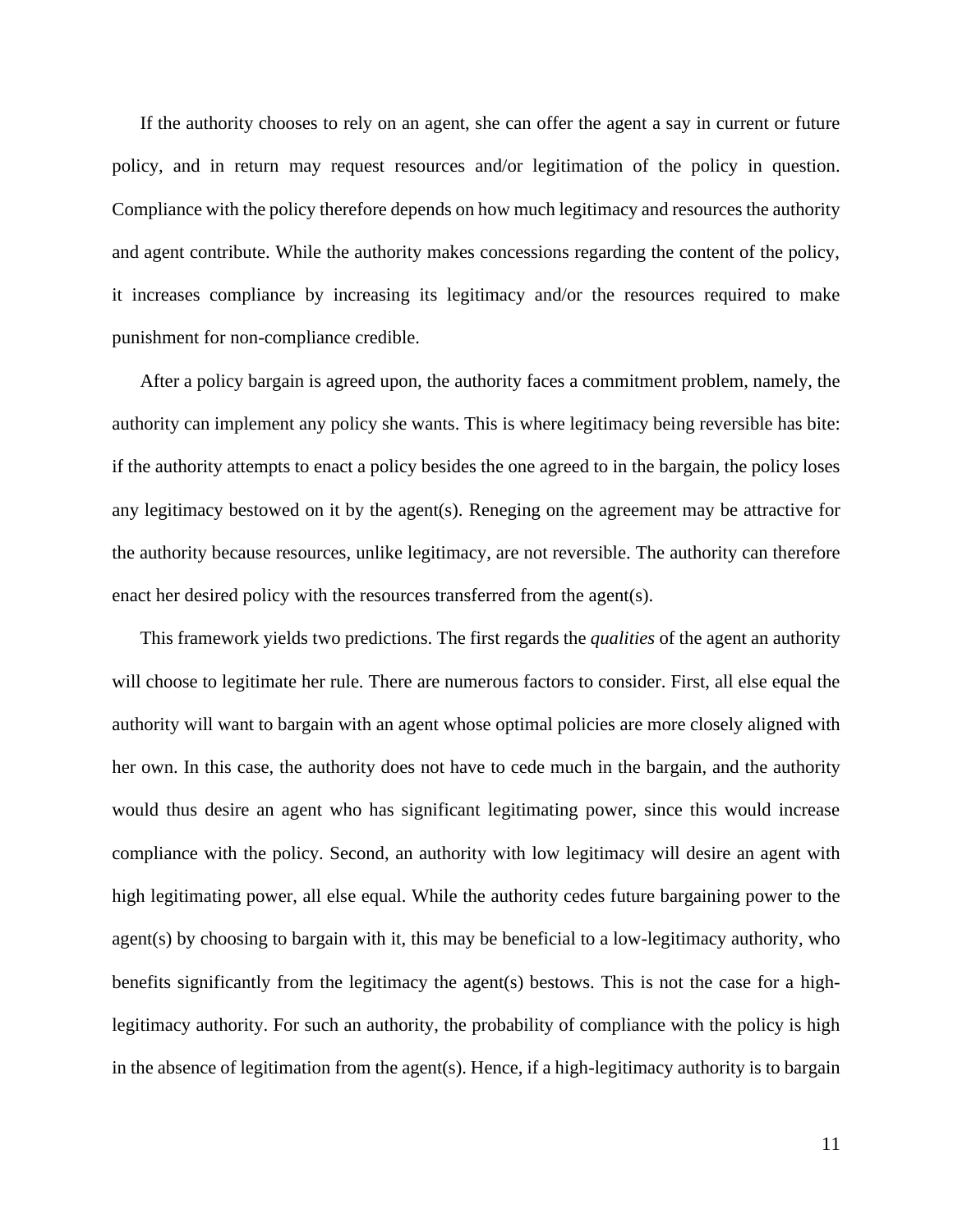with agent(s) for additional legitimacy or resources, she would prefer to bargain with one with little legitimating power. A powerful agent is unattractive to a highly legitimate authority because the authority must cede more in the bargain and, by entering into the bargain, makes an already powerful agent all the more powerful in the future. Finally, the greater the authority's access to resources, the lower is the optimal legitimacy of the legitimating agent(s). Since resources and legitimacy are substitutes, a rich authority gains less on the margin from having a highly legitimate agent. Meanwhile, it stands to lose more on the margin by giving the agent more future bargaining power. These insights can be summarized as follows:

**Prediction 1**: All else equal, the level of legitimating power for the authority's optimal legitimating agent(s) is weakly decreasing in the authority's endowed legitimacy, its access to resources, and the difference in the authority's and agent's preferences.

The second prediction regards when authorities will cooperate or conflict with their agents. Cooperation can be considered as occurring when the authority enters the bargaining game with the appropriate legitimating agent(s) (as dictated by the legitimacy principle) and the agent(s) accepts the proposal. On the other hand, conflict occurs either when the authority rules without an agent or the agent declines the proposed bargain. For instance, in the U.S., an Act of Congress which is signed by the president indicates cooperation between the two, whereas in early modern England cooperation was signified by an Act of Parliament, which must be agreed upon by Parliament and the Crown. On the other hand, the English Civil Wars are an extreme example of conflict. King Charles I attempted to rule without Parliament for over a decade (the period of Personal Rule, 1629-40); we classify this as non-violent conflict between an authority and his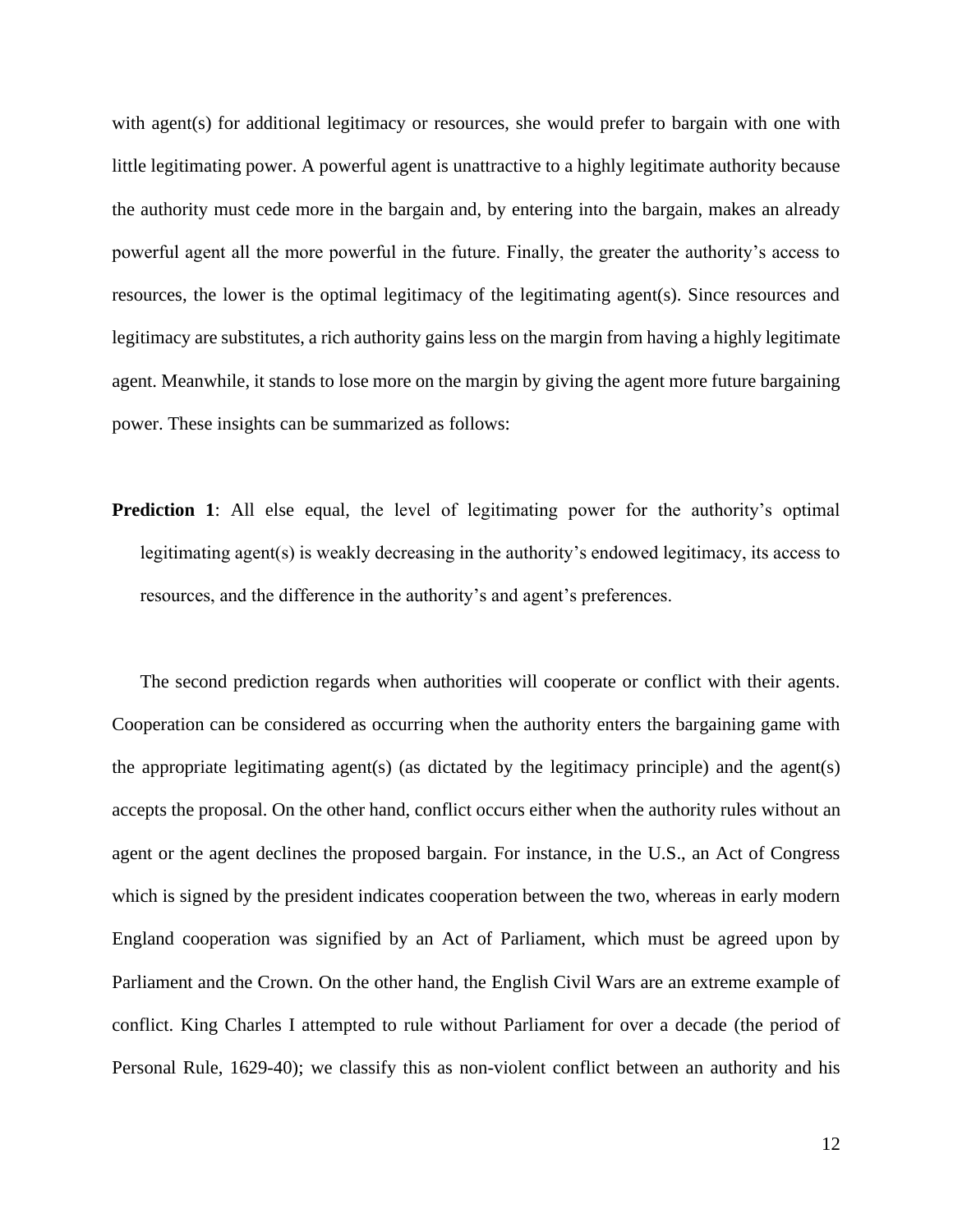legitimating agents. When Parliament was finally called in 1640, conflict of a much more violent nature ensued between the parties.

Several factors contribute to cooperation (or conflict) occurring between authorities and their agents. The first is the degree to which the preferences of the authority and her agents are aligned and are expected to remain aligned. When their preferences are closely aligned, the agents benefit from the authority implementing her own ideal policy, and the agents therefore benefit from accepting the authority's proposal to cooperate. Similarly, the authority is motivated to approach the agents because cooperation provides it with legitimation and resources without ceding much with respect to the content of the policy. At some sufficiently large divergence in preferences, no bargain will be available that satisfies both the authority and her agents. Knowing this, the authority will not approach the agents in the first place and the players will not cooperate.

A second set of factors are the authority's endowed legitimacy and access to resources. A highly legitimate authority or one with access to significant resources will find it difficult to commit to implementing the agreed-upon policy if it is not sufficiently close to one she desires, since compliance with the policy will be high even without legitimation from the agents. If such a commitment is impossible, the agents will not accept the authority's proposal. Knowing this, the authority will not approach the agents in the first place. In other words, conflict between the authority and her agents is more likely the greater the authority's endowed legitimacy and access to resources.

A final factor is the agent's capacity to legitimate rule. A low-legitimacy or resource-poor authority gains more on the margin the more legitimate the agents are since the authority cannot ensure compliance on her own. Using the agents comes with the drawback of bargaining in the future with more powerful agents. This means that the bargain will tend to increasingly favor the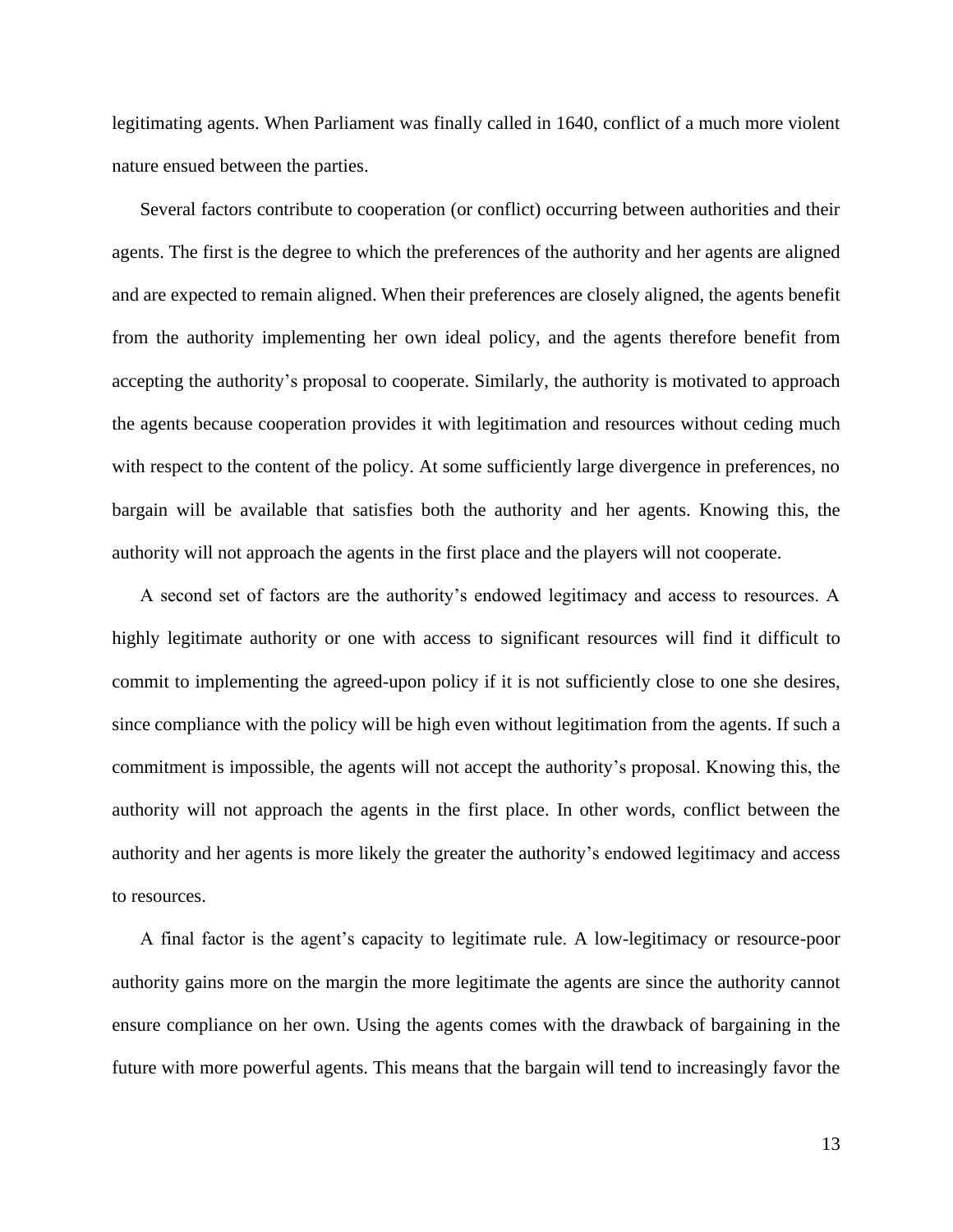agents over time. This drawback is not worth it for a high-legitimacy or resource-rich authority. Such an authority benefits less from bargaining with agents the more legitimate those agents are. These insights can be summarized as follows:

**Prediction 2**: All else equal, the likelihood that the authority and her agents cooperate is increasing in the agents' legitimating power for low-legitimacy and resource-poor authorities, while it is decreasing in the agents' legitimacy for high-legitimacy and resource-rich authorities. Cooperation is decreasing in the difference between their preferences, the authority's endowed legitimacy, and the authority's access to resources.

Before proceeding, it is worth pointing out one key difference between the Greif and Rubin (2022) framework and other frameworks proposed in the literature. Numerous works in the literature, dating back to Hobbes, view *effectiveness* as the path to legitimacy; the more effective an authority is at doing their job, the more legitimate they will be viewed in the eyes of their subjects (Lipset 1959; Levi and Sacks 2009; Mittiga 2022). In the Greif and Rubin (2022) framework, the focus is on shared beliefs. Effectiveness is only a qualification for legitimate rule if this is designated as such in the society's legitimacy principle. It does not necessarily need to be the case that effectiveness confers legitimacy rather than popularity. An authority can be viewed as legitimate even if she is ineffective, so long as she satisfies the conditions for legitimacy under the society's legitimacy principle and is supported by the appropriate legitimating agents. On the contrary, an effective ruler may also be viewed as illegitimate. The key distinction between the two concepts is that legitimacy entails a moral obligation to obey, whereas effectiveness may encourage obedience because it is in the subject's material interest. To illustrate the difference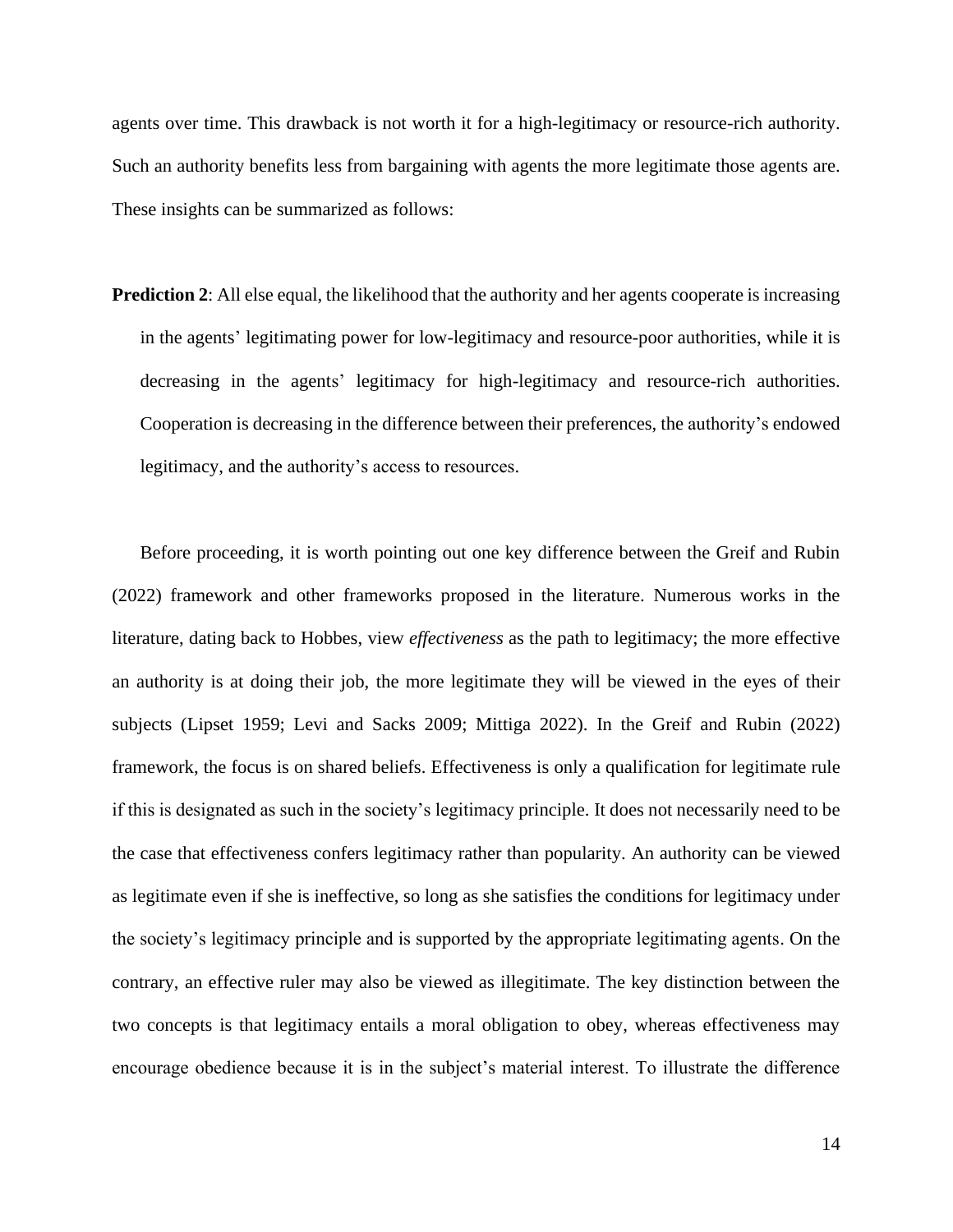between legitimacy and effectiveness, consider that numerous U.S. presidents have had approval ratings well below 40% even though few citizens considered them to be anything but the rightful president. For instance, one of the least effective presidents in U.S. history, James Buchanan, was considered legitimate by most of the population. However, his successor, Abraham Lincoln, was one of the most effective presidents in U.S. history but was also considered illegitimate by many Southern Democrats.

#### **Implications of Legitimating Arrangements in HPE**

What is the potential of the above framework to advance our comprehension of fundamental issues in historical political economy? In this section, we present some of the questions it has the promise of tackling and the related scholarship. In particular, the discussion here focuses on issues inspired by comparative HPE of China, the Muslim Middle East, and northwestern Europe.

With respect to economic development, China and the Middle East surpassed Western Europe around the beginning of the second millennium if not earlier. Western Europe, however, was well ahead at the end of the millennium. Even prior to industrialization, Europeans explored the world and gradually established intercontinental empires. By the early  $20<sup>th</sup>$  century, the European states and some former European colonies became the most economically advanced countries in the world. China, in contrast, industrialized only in the late  $20<sup>th</sup>$  century and although it is now the world's second largest economy, it is far beyond Europe in terms of GDP per capita. The Middle East is still to industrialize and is among the world's poorest regions (excluding the oil-rich nations).

These three regions' political histories are also distinct. Over the last millennium, Europe experienced multiple political revolutions that reshaped its political system. Political power shifted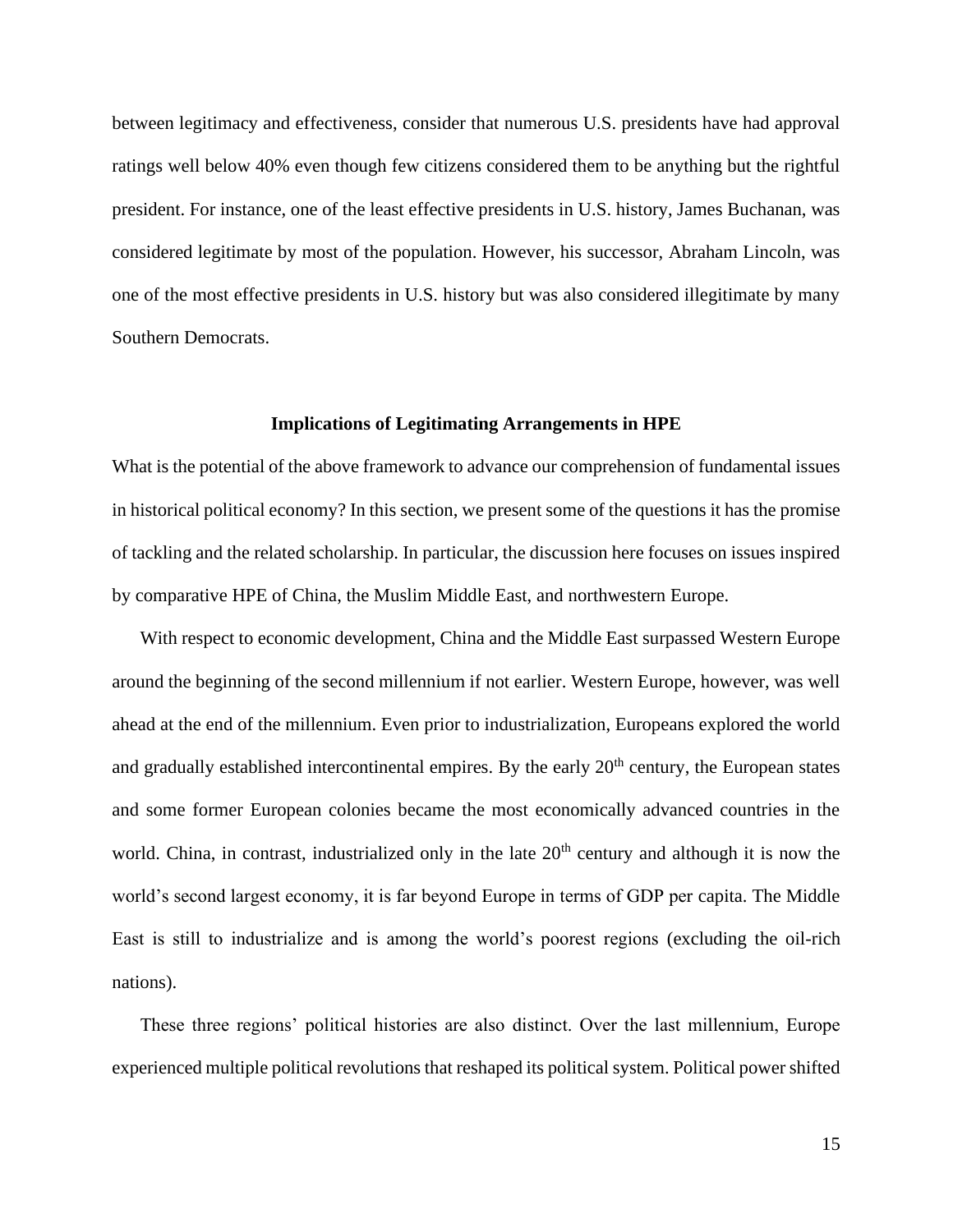from popes to monarchs to elected representatives. In contrast, large, landed empires characterized the political histories of the Middle East and China. In these empires, revolts were similarly common but revolutions were rare. In China, the empire survived until 1911 although several dynasties crumbled following revolts and invasion. Each time, however, a new dynasty eventually came to power and during most of the last millennium the emperors were not Han Chinese but either Mongol or Manchu. In the Middle East, the Ottoman Empire survived from the 13<sup>th</sup> century to 1922 when it faced a republican revolution. During this time, successful revolts and coups led to the succession of some regions or replacement of one member of the ruling dynasty by another. Yet, the Empire and the ruling dynasty survived to 1922.

What are the relationships between these economic and political outcomes? The proposed framework that links society and state (Greif 2016) sheds light on the role that political legitimacy played in these reversals of fortunes. We begin with the relative reversal between the Muslim Middle East and Christian Western Europe. A recent literature has emerged suggesting that the degree to which religious legitimacy was employed by political authorities in both regions had important consequences for economic and political development.

A key initial condition the led to these two separate paths is the political circumstances under which the religions were born. Islam formed conterminously with empire, and hence the doctrine of early Islam supports its use as a tool of political legitimation. Meanwhile, Christianity formed as a minority cult in the Roman Empire, which was hardly in need of legitimation. Early Christian doctrine stressed a separation between the spiritual and the worldly. In the terminology of the framework, religious legitimacy played a more important role in the *legitimacy principle* of Middle Eastern states than it did in Western Europe.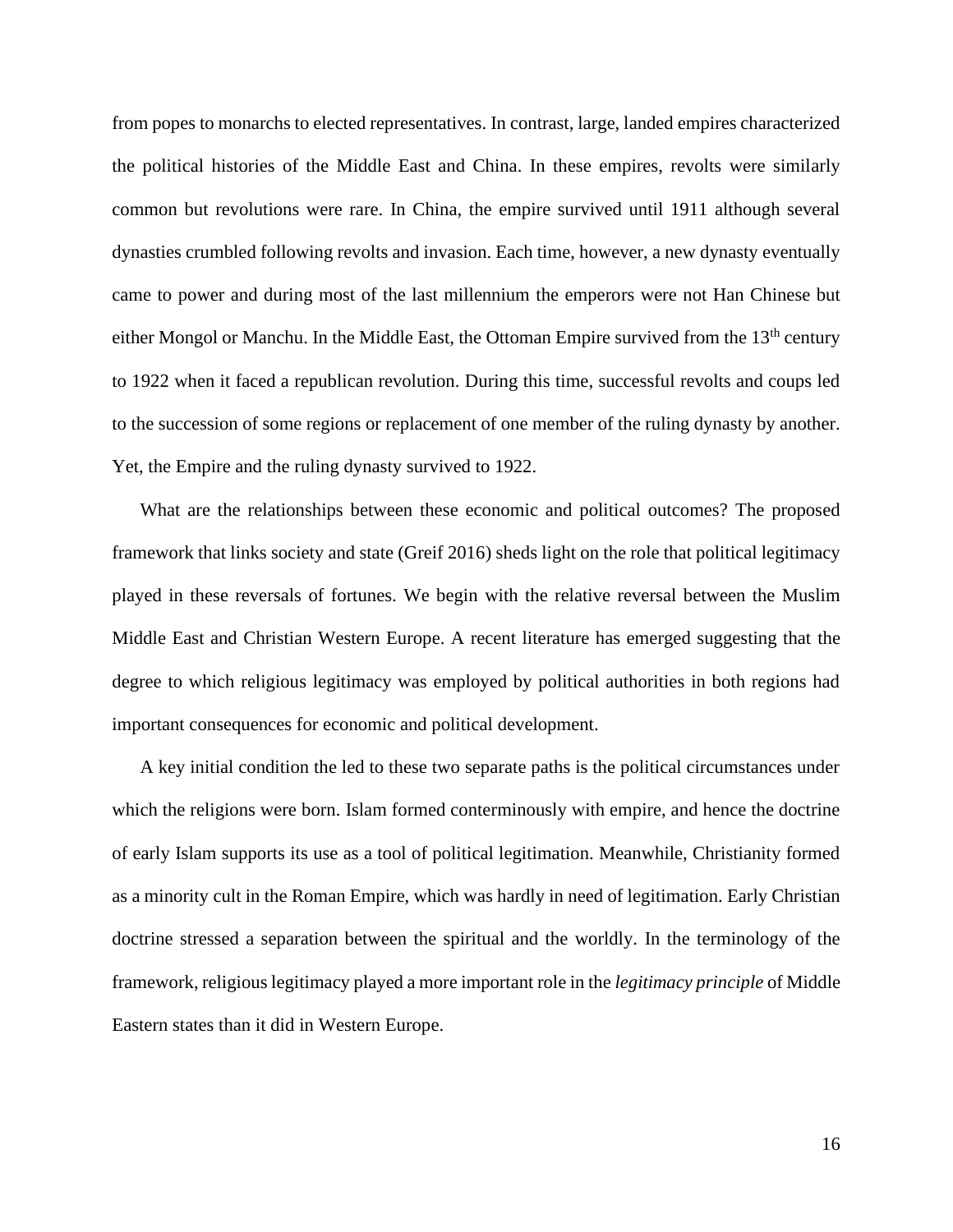The first prediction of the framework therefore indicates that medieval Muslim rulers should have been more likely than Christian rulers to employ religious legitimacy. This was the case to an even greater extent as new forms of tax revenue became available to Christian rulers during the Commercial Revolution  $(10<sup>th</sup>-13<sup>th</sup>$  centuries). A growing literature confirms this insight. Rubin (2017) argues that Muslim religious agents maintained their important position as legitimating agents as part of an equilibrium in which religious legitimacy was effective, religious agents held political power, rulers tended to not publicly transgress religious dictates, and other types of agents were left out of the political bargaining table. This equilibrium became entrenched in different places at different times, but mostly arose in the  $10<sup>th</sup>$ -12<sup>th</sup> centuries as the religious classes consolidated and the madrasa movement institutionalized their power (Rubin 2017; Kuru 2019). Moreover, Bisin et al. (2021) propose that Muslim rulers refrained from bringing such elites to the political bargain table not because they were afraid of giving them too much power, but because by doing so they would have weakened the efficacy of religious legitimacy.

Meanwhile, Western European rulers turned away from religious legitimacy, instead seeking legitimacy and revenue from their parliaments, where the increasingly powerful urban and landed interests came together (along with men of the Church) to collectively bargain with the Crown. As the framework predicts, the relatively weaker European rulers ultimately benefited from negotiating with more powerful agents, even though those agents (i.e., the economic elite) often wanted policy concessions such as property rights and public good investment that conflicted with the interests of the authorities. This can be seen in the type of advice given to medieval rulers. Blaydes, Grimmer, and McQueen (2018) find, in an analysis of medieval political advice texts, that advice cloaked in religious overtones dropped significantly after 1200 in Europe but remained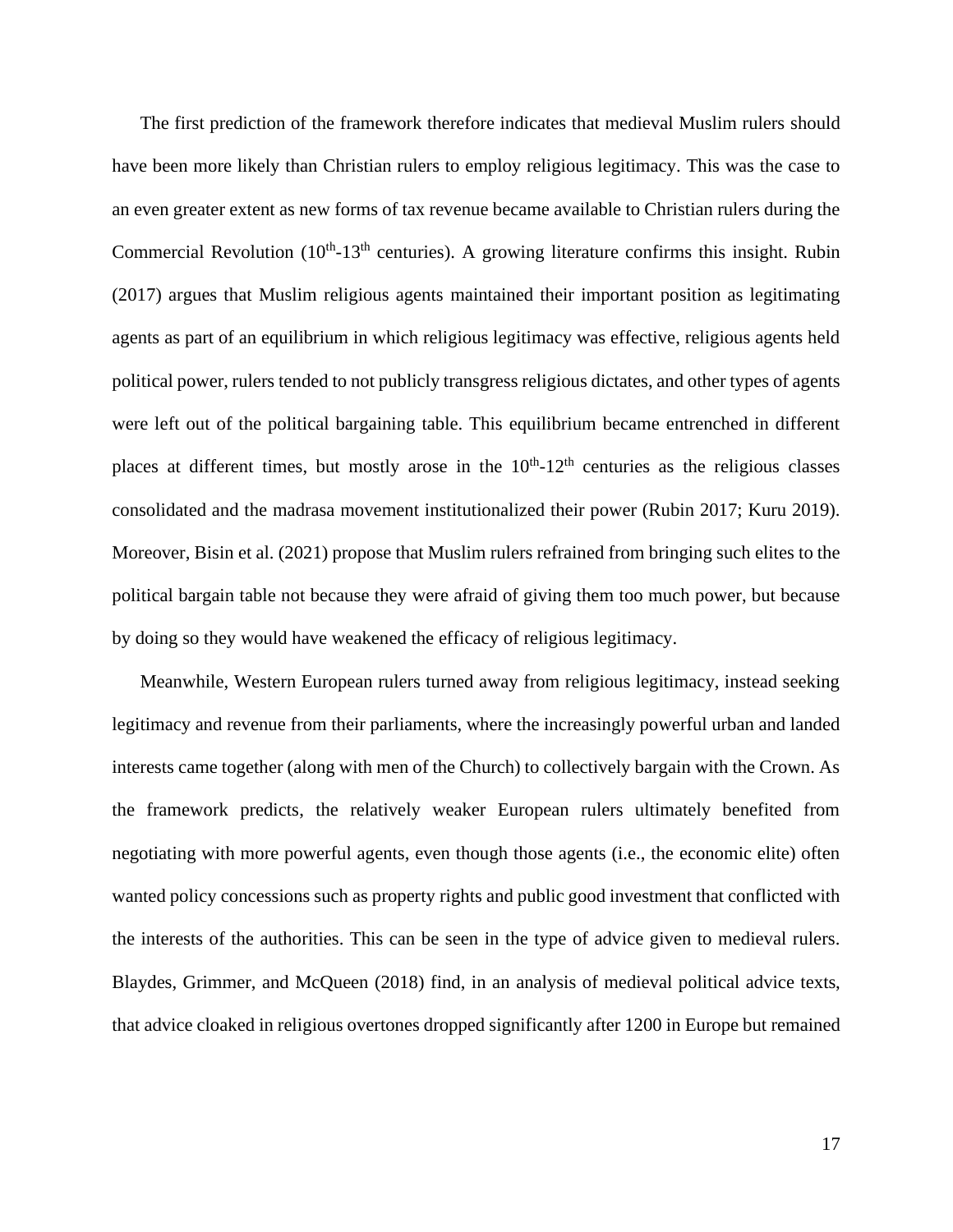high in the Muslim world. Instead, European rulers were advised to focus on the art of good rulership and being virtuous in their private lives.

The framework also indicates that political authorities should lean more heavily on legitimating agents when they do not have the resources to deal with crises. These are precisely the times when legitimacy may be most effective at keeping an authority in power. A study by Eric Chaney (2013) on  $12<sup>th</sup>$ -14<sup>th</sup> century Egypt provides evidence in support of this insight. He finds that religious authorities were much less likely to be replaced when the water levels in the Nile River were either much higher or lower than normal (meaning flooding or drought, respectively). Such weather conditions placed Egyptian rulers in peril, as the population was sent to the brink of subsistence and there were not enough resources for relief. This is precisely when religious authorities are most effective at providing legitimacy and thus should have been given the greatest voice in the laws and policies of the state. This is consistent with Prediction 2; when Egyptian rulers lacked resources, they were much more likely to cooperate with their key legitimating agents. Chaney (2013, p. 2038) notes that during Nile failures, "the sultan would bow to … pressure [from the head judge] and enforce decrees against … prostitution, hashish eating, beer drinking, the wearing of immodest or over-luxurious dress [or] Christian and Jewish functionaries lording it over Muslims."

Can the framework account for how Europe, in particular *northwestern* Europe, pulled ahead? There were key political changes that preceded industrialization. Chief among these was England's transition to limited, constitutional governance. Greif and Rubin (2022) apply the framework laid out above to explain this transition. Conventional accounts in the social sciences of England's transition to a limited, constitutional monarchy focus on the Civil Wars (1642-51) and Glorious Revolution (1688) as key events which enabled property-holders in Parliament to constrain the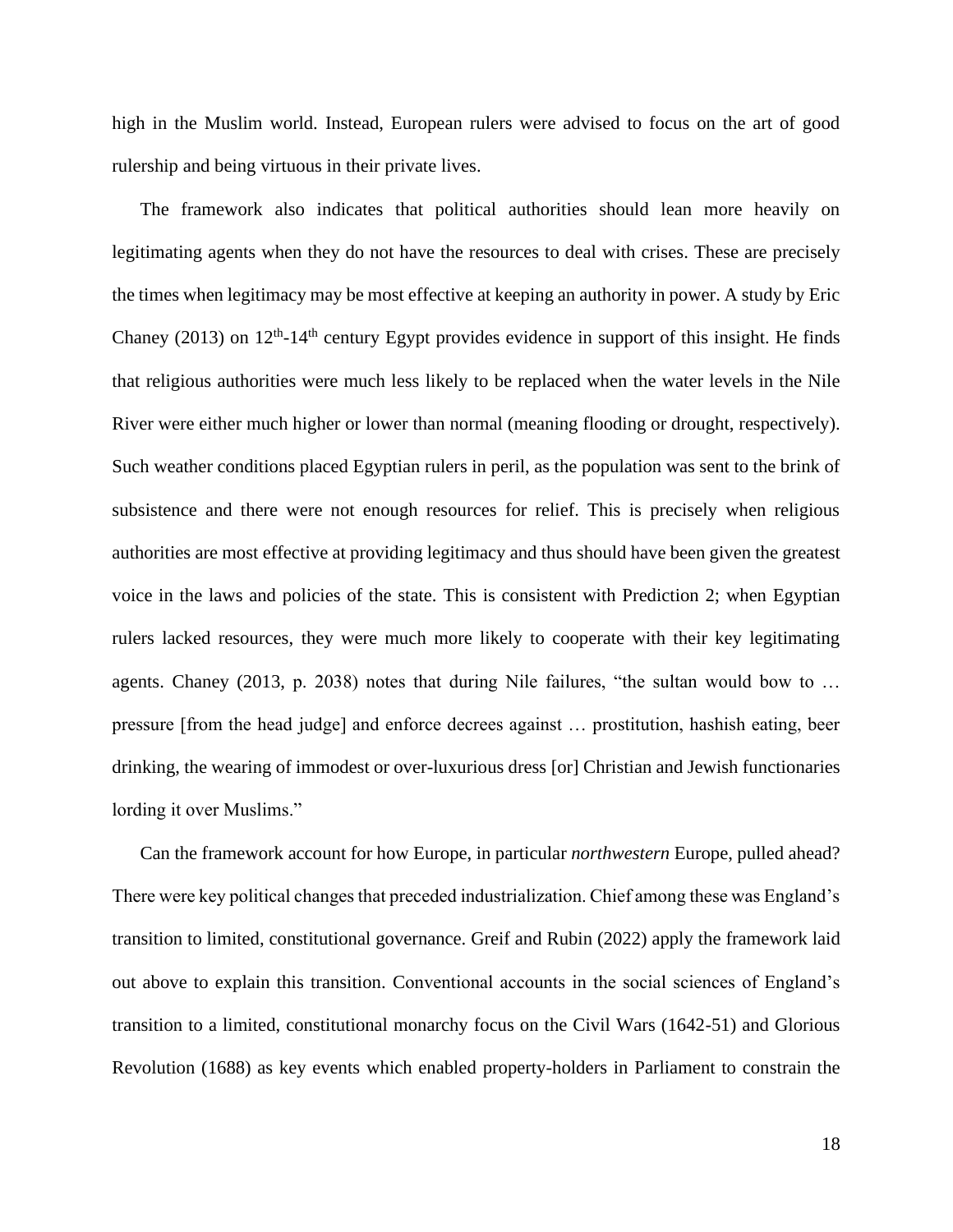predatory Stuart monarchs (North and Weingast 1989; Acemoglu and Robinson 2012). However, these accounts typically ignore the role that (endogenously generated) legitimacy played in England's transition. Greif and Rubin's framework leads them to focus on the key events of the 16<sup>th</sup> century, when the low-legitimacy Tudors came to power. Their low legitimacy was a result of their weak claim to inherited monarchy; Henry VII won the crown on the battlefield, his claim was through his maternal line and by illegitimate descent, and his parental line was Welsh, not English. Consistent with Prediction 1, Greif and Rubin argue that the Tudors should have sought legitimating agents with high legitimating power, and they should have done what they could to increase the legitimating power of those agents. In lieu of the great lords (many of whom were rivals of the Tudors following the Wars of the Roses) and the Catholic Church (which was a legitimating agent under Henry VII but lost its legitimating power in the wake of the English Reformation), the Tudors turned to Parliament to legitimate its rule. By the end of Elizabeth I's reign in 1603, the legitimacy principle guiding English governance was the "Crown in Parliament", whereby the crown ruled by following the law as established by the consent of both the crown and Parliament.

The Stuarts inherited the "Crown in Parliament" legitimacy principle when they came to power in 1603. Having greater legitimacy than the Tudors according to the legitimacy principle of inherited monarchy (which prevailed alongside the "Crown in Parliament" legitimacy principle), Prediction 2 indicates that the Stuarts should have sought legitimating agents with less legitimating power than Parliament. In fact, the Stuarts sought to promote the legitimacy principle of the Divine Right of Kings and sought uniformity within the Church of England along Episcopalian/Arminian lines, which would have placed the crown and bishops at the top of the ruling hierarchy, with no place for Parliament. Greif and Rubin contend, therefore, that the conflicts of the 17<sup>th</sup> century were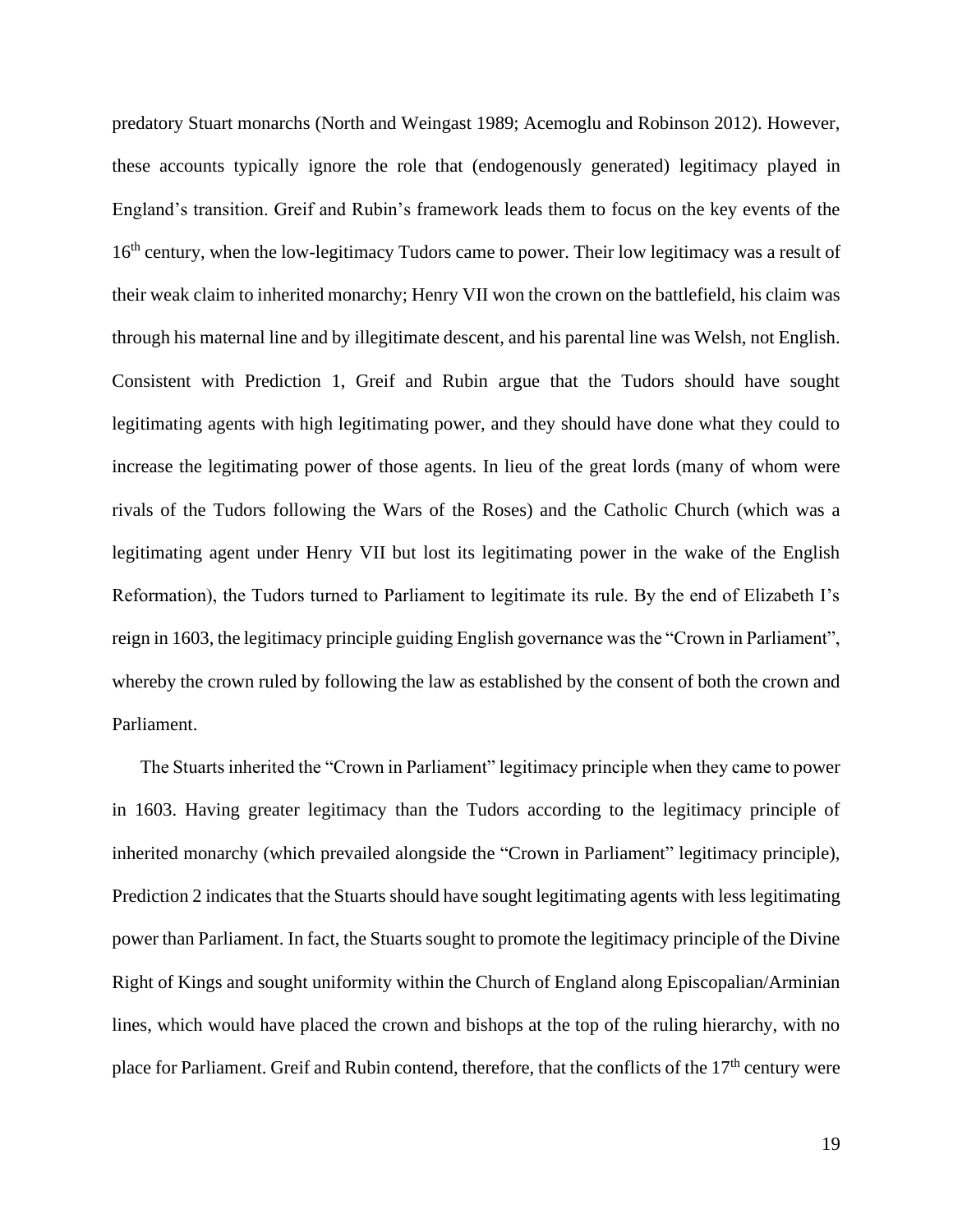over legitimacy principles, not transgression of property rights by the Stuarts. The Stuarts desired a legitimacy principle that left Parliament out of the ruling coalition. Their transgressions were manifestations of this legitimacy conflict.

Political legitimacy played a role in several other important economic and political outcomes in European history. Johnson and Koyama (2019) argue that medieval European authorities sought to foster their religious legitimacy by scapegoating religious minorities when facing threats to stability. Persecutions of Jews, witches, and other "heretics" were thus related to political economy considerations, at least until religious legitimacy became less important in the early modern period. Cantoni, Dittmar, and Yuchtman (2018) argue that one consequence of the Reformation was that it reduced the legitimating role the religious authorities. This resulted in a shift away from investment in religious pursuits (e.g., church building) and toward secular ones in Protestant regions. This, in turn, incentivized university students in Protestant regions to study law rather than theology, which set the stage for the growing bureaucracies of early modern Protestant states.

Finally, the framework sheds light on Chinese political and economic development. Several legitimacy principles have historically justified Chinese rule. These include the Mandate of Heaven (the belief that heaven grants the ruler's right to rule), the Confucian belief of "rule by virtue" (only a virtuous ruler has the right to rule), popular consent, and legality (Guo 2003). Twentieth-century Chinese rulers have appealed to the principles that best suited their rule. Mao had "revolutionary legitimacy", imbued with popular consent, while "communist ideology was carefully used to replace the traditional idea of 'mandate of Heaven'" (Guo 2003, p. 8). With such strong personal legitimacy, Mao did not need to negotiate with strong legitimating agents, as Prediction 1 of the framework indicates, and the result was a repressive autocracy. The Communist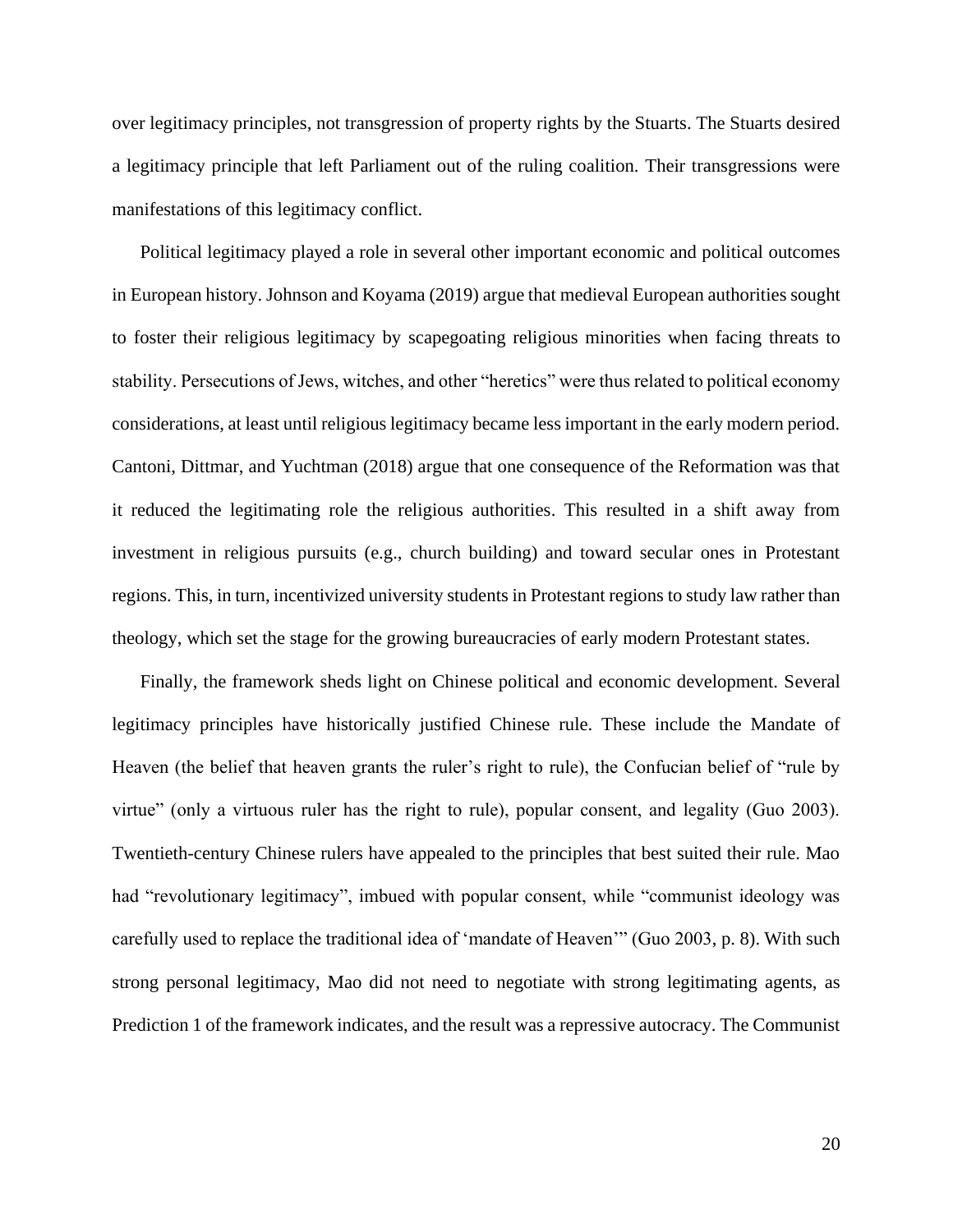government merely perpetuated the long-standing tradition, dating back many dynasties, of strong central control over law and order (Brandt, Ma, and Rawski 2014).

This changed in the 1980s and 1990s, when the CCP could no longer claim Mao's "charismatic" legitimacy. Deng Xiaoping, who served as China's leader from 1978-1989, began a process of economic decentralization. This ultimately resulted in some degree of political decentralization, with townships having more say in local leadership, even if national politics remain highly centralized (Gilley 2008). These changes had precedent in the Qing period, where economic decentralization and local experimentation were predominant (Brandt, Ma, and Rawski 2014). As Prediction 2 of the framework suggests, Chinese rulers following Mao, who did not have his charismatic legitimacy, had to cooperate with traditional legitimating agents to support their regime. Although the traditional bureaucracy no longer existed (it had long been a primary legitimating agent of Imperial China, see Ma and Rubin 2022), individuals who were highly educated and held local power took their place in China's legitimating regime.

#### **Concluding Thoughts and the Path Forward**

This chapter provides a framework for understanding the causes and consequences of *endogenously-generated political legitimacy*. This framework, which builds on a large literature that considers legitimacy as an exogenous variable, has numerous implications for studies of historical political economy. First, it provides insight into the type of agents with whom political authorities choose to bargain. This has important implications for the makeup of ruling coalitions and the type of policies they enact (North, Wallis, and Weingast 2009). Second, it spells out the conditions under which rulers can stay in power *despite* having little access to coercive power. In doing so, it highlights how outcomes of the political process differ in such settings and how the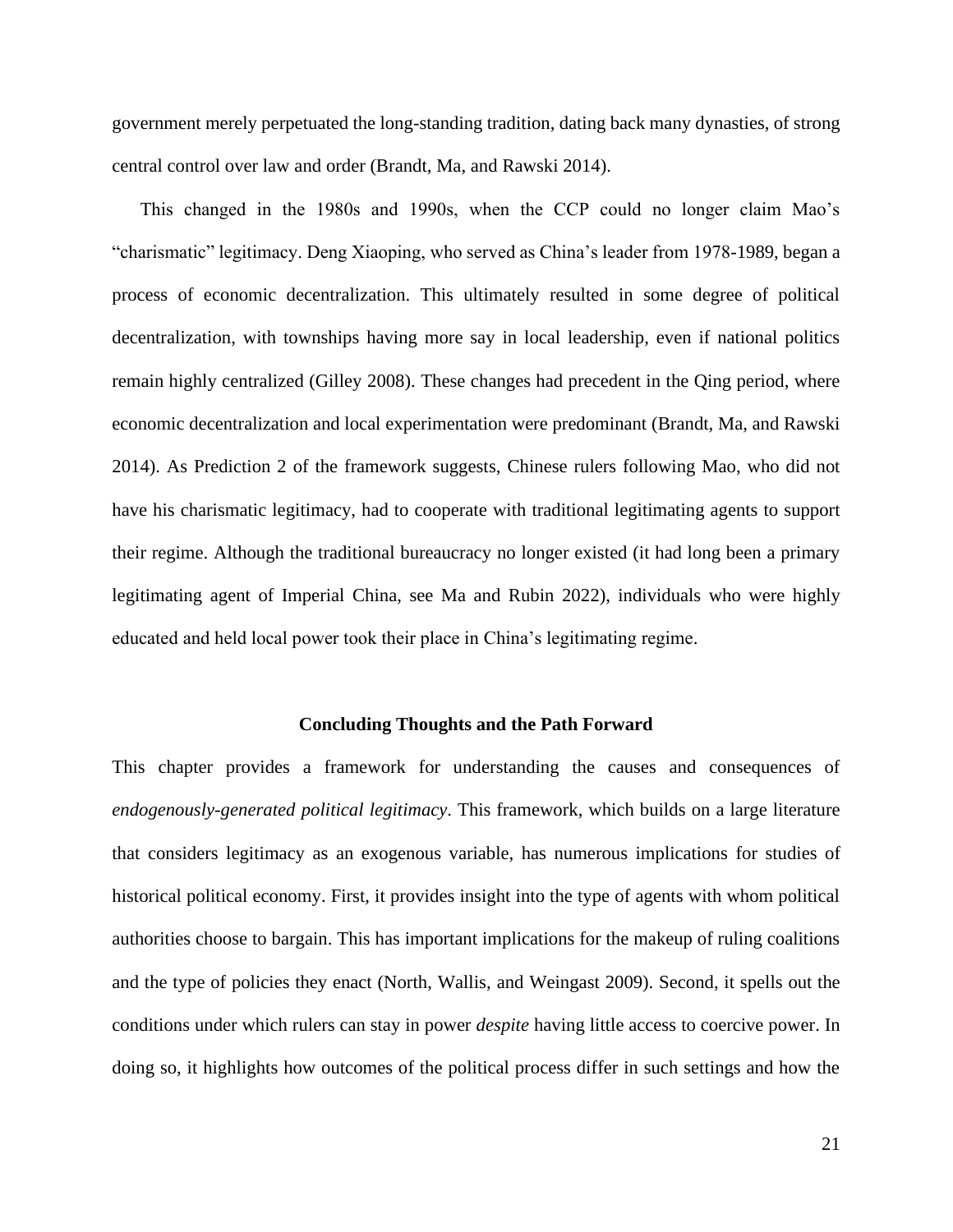bases of legitimacy (what we call the "legitimacy principles") may change over time as a result. Third, it provides insight into why domestic conflict between powerful groups occurs, and why the side with greater access to coercive power does not always prevail. The latter two insights do not make sense in a world where political power derives primarily from coercive power.

There is much future work to be done to gain greater insights into how endogenous political legitimacy has affected political economy outcomes in history. Work in this field would be greatly enhanced with more precisely defined empirical measures of legitimacy, legitimacy principles, and bargaining power between various agents. Although there has been some work in political science attempting to measure state legitimacy (Weatherford 1992; Gilley 2006a, 2006b), this has been done largely in a Weberian framework, seeking commonalities across cultures. The conception of the legitimacy principle espoused in this chapter suggests that the appropriate metrics of state legitimacy will change endogenously over time and place. Hence, context specific data and analyses are needed. Second, the framework points to history as being essential for understanding legitimating frameworks in the present. Careful studies of how and why legitimacy principles changed in various societies would reveal commonalities and distinctions across different times and places. Finally, there are many parts of the world for which very little work has been done regarding principles of legitimate governance. Tribal societies offer glimpses into how smaller-scale societies legitimate rule, and there is significant variation across such societies. Understanding where this variation comes from will almost certainly shed light on the political economy of larger-scale societies. Likewise, linking pre-colonial legitimacy principles to postcolonial legitimacy principles can provide insight into the role that colonialism has played in the continuing economic and political problems of the formerly colonized world. This is just the tip of the iceberg. We suspect that studies of political legitimacy—how it is generated and its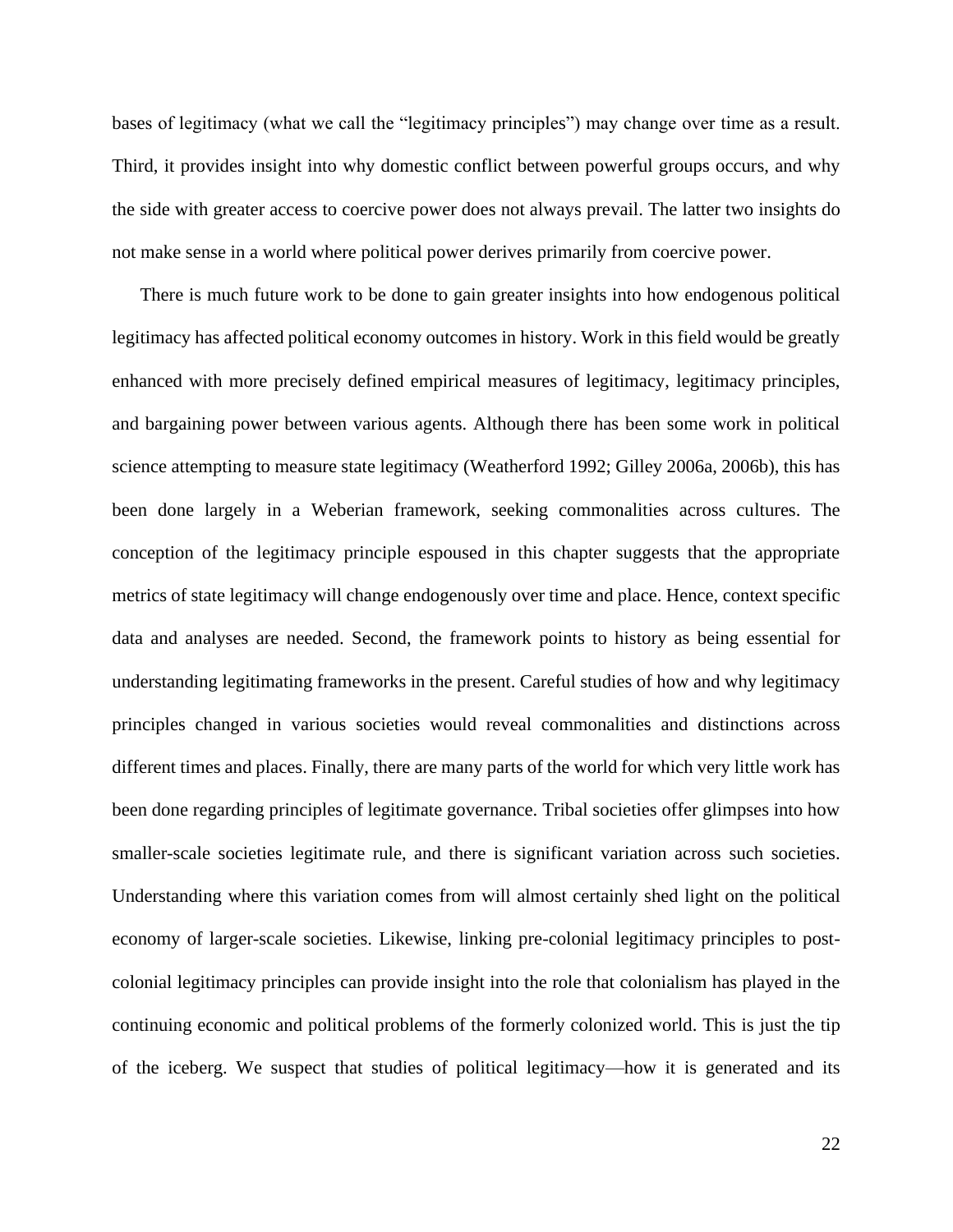economic and political implications—will yield many new insights in the HPE literature for years

to come.

**Avner Greif** is Professor of Economics and Bowman Family Endowed Professor in Humanities and Sciences at Stanford (Emeritus). His research interests include European economic history: the historical development of economic institutions, their interrelations with political, social, and cultural factors, and their impact on economic growth. His publications include *Institutions and the Path to the Modern Economy: Lessons from Medieval Trade* (Cambridge University Press, 2006), Impersonal Exchange without Impartial Law: The Community Responsibility System (Chicago Journal of International Law, 2004), How Do Self-enforcing Institutions Endogenously Change? Institutional Reinforcement and Quasi-Parameters (with David Laitin, American Political Science Review, 2004), and *Analytic Narratives* (Oxford University Press, 1998). He received his Ph. D. in economics from Northwestern University, and his B.A. in economics and history from Tel Aviv University.

**Jared Rubin** is an economic historian interested in the political and religious economies of the Middle East and Western Europe. His research focuses on historical relationships between political and religious institutions and their role in economic development. His book *How the World Became Rich: The Historical Origins of Economic Growth* (with Mark Koyama, Polity Press, 2022) explores the many theories of why modern economic growth happened when and where it did. His book, *Rulers, Religion, and Riches: Why the West Got Rich and the Middle East Did Not* (Cambridge University Press, 2017) studies the role that Islam and Christianity played in the longrun "reversal of fortunes" between the economies of the Middle East and Western Europe. It received best book awards from the Economic History Association and the Society of Institutional and Organizational Economics. Rubin is the Co-Director of Chapman University's Institute for the Study of Religion, Economics and Society (IRES), President of the Association for the Study of Religion, Economics, and Culture (ASREC), and serves on numerous editorial boards. He graduated with a Ph.D. in economics from Stanford University and a B.A. from the University of Virginia.

### *References*

- Abramson, Scott, and Carlos Velasco Rivera. 2018. "Time is Power: The Non-institutional Sources of Stability in Autocracies." *Journal of Politics* 78(4): 1279–1295.
- Acemoglu, Daron and James A. Robinson. 2012. *Why Nations Fail: The Origins of Power, Prosperity, and Poverty*. New York: Crown.
- Acemoglu, Daron, Simon Johnson and James A. Robinson. 2005. "The Rise of Europe: Atlantic Trade, Institutional Change, and Economic Growth." *American Economic Review* 95(3): 546–579.
- Acharya, Avidit, and Alexander Lee. 2019. "Path Dependence in European Development: Medieval Politics, Conflict, and State Building." *Comparative Political Studies* 52(13–14): 2171–2206.

Arendt, Hannah. 1969. "Reflections on Violence." *Journal of International Affairs* 23(1): 1–35. Bentzen, Jeanet, and Gunes Gokmen. 2022. "The Power of Religion." Working paper.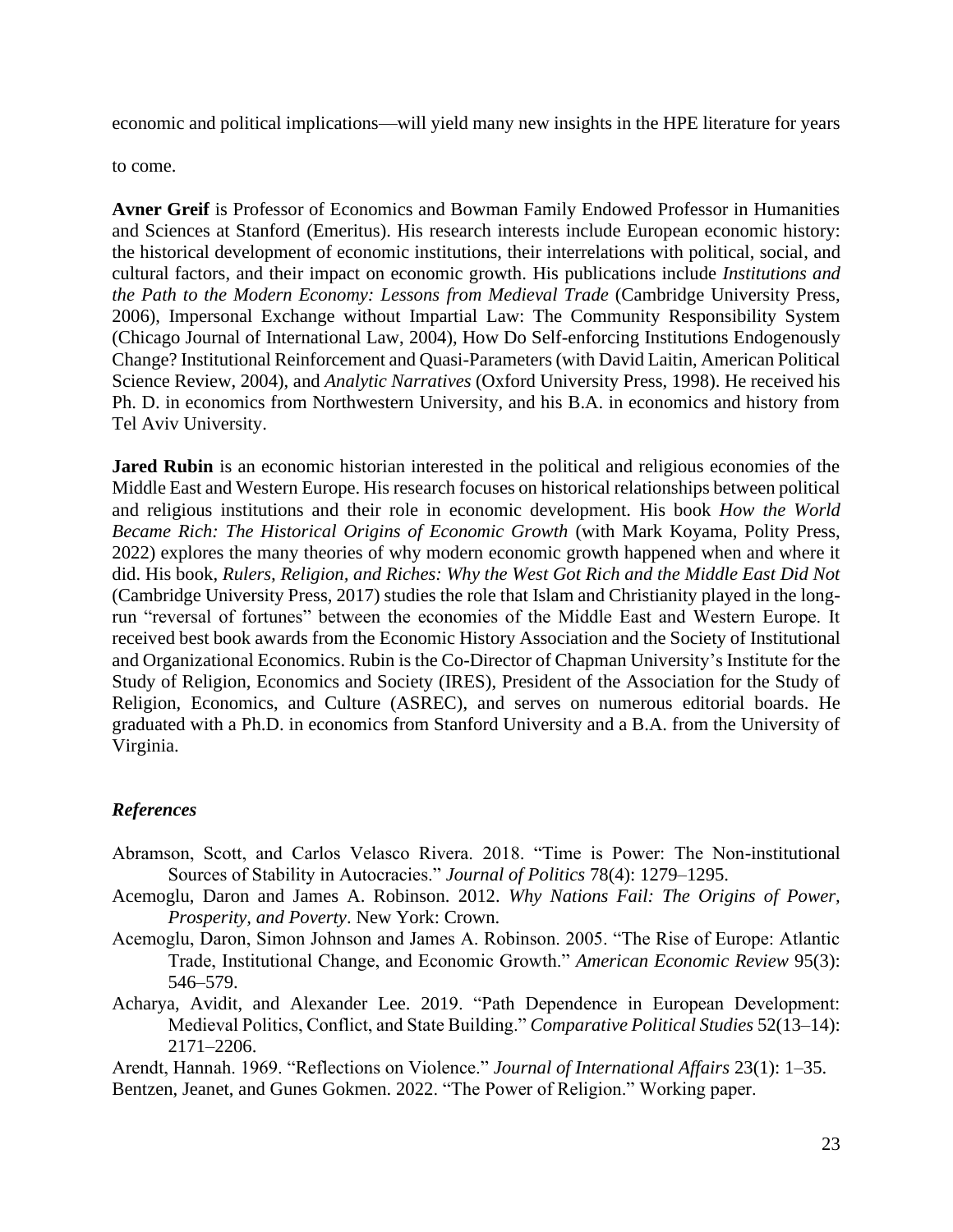- Bisin, Alberto, Jared Rubin, Avner Seror, and Thierry Verdier. 2021. "Culture, Institutions, and the Long Divergence." NBER Working Paper 28488.
- Blaydes, Lisa, and Eric Chaney. 2013. "The Feudal Revolution and Europe's rise: Political Divergence of the Christian West and the Muslim World before 1500 CE." *American Political Science Review* 107(1): 16–34.
- Blaydes, Lisa, Justin Grimmer, and Alison McQueen. 2018. "Mirrors for Princes and Sultans: Advice on the Art of Governance in the Medieval Christian and Islamic Worlds." *Journal of Politics* 80(4): 1150–67.
- Boix, Carles. 2023. "Nations and Nationalism." In (J. Jenkins and J. Rubin, Eds.) *Oxford Handbook of Historical Political Economy*. Oxford: Oxford University Press, forthcoming.
- Brandt, Loren, Debin Ma, and Thomas G. Rawski. 2014. "From Divergence to Convergence: Reevaluating the History behind China's Economic Boom." *Journal of Economic Literature* 52(1): 45–123.
- Cantoni, Davide, Jeremiah Dittmar, and Noam Yuchtman. 2018. "Religious Competition and Reallocation: The Political Economy of Secularization in the Protestant Reformation." *Quarterly Journal of Economics* 133(4): 2037–2096.
- Chaney, Eric. 2013. "Revolt on the Nile: Economic Shocks, Religion, and Political Power." *Econometrica* 81(5): 2033–53.
- Chwe, Michael Suk-Young. 2001. *Rational Ritual: Culture, Coordination, and Common Knowledge*. Princeton, NJ: Princeton University Press.
- Coşgel, Metin M. and Miceli, Thomas J. 2009. "State and Religion." *Journal of Comparative Economics*, 37(3):402–416.
- Coşgel, Metin M., Thomas J. Miceli and Jared Rubin. 2012a. "The Political Economy of Mass Printing: Legitimacy and Technological Change in the Ottoman Empire." *Journal of Comparative Economics* 40(3): 357–371.
- Coşgel, Metin M., Thomas J. Miceli and Jared Rubin. 2012b. "Political Legitimacy and Technology Adoption." *Journal of Institutional and Theoretical Economics* 168(3): 339– 361.
- Dahl, Robert A. 1956. *A Preface to Democratic Theory*. Chicago: University of Chicago Press.
- Deephouse, David L. 1996. "Does Isomorphism Legitimate?" *Academy of Management Journal* 39(4): 1024–39.
- Gill, Anthony. 1998. *Rendering Unto Caesar: The Catholic Church and the State in Latin America*. Chicago: University of Chicago Press.
- Gilley, Bruce. 2006a. "The Determinants of State Legitimacy: Results for 72 Countries." *International Political Science Review* 27(1): 47–71.
- Gilley, Bruce. 2006b. "The Meaning and Measure of State Legitimacy: Results for 72 Countries." *European Journal of Political Research* 45(3): 499–525.
- Gilley, Bruce. 2008. "Legitimacy and Institutional Change: The Case of China." *Comparative Political Studies* 41(3): 259–284.
- Greif, Avner. 2006. *Institutions and the Path to the Modern Economy: Lessons from Medieval Trade*. New York: Cambridge University Press.
- Greif, Avner. 2016. "Society and State in Determining Economic Outcomes." In *Involving Approaches to the Economics of Public Policy: Views of Award-Winning Economists*. Edited by Jean Kimmel. Upjohn Institute for Employment Research
- Greif, Avner and David Laitin. 2004. "A Theory of Endogenous Institutional Change." *American Political Science Review* 98(4): 14–48.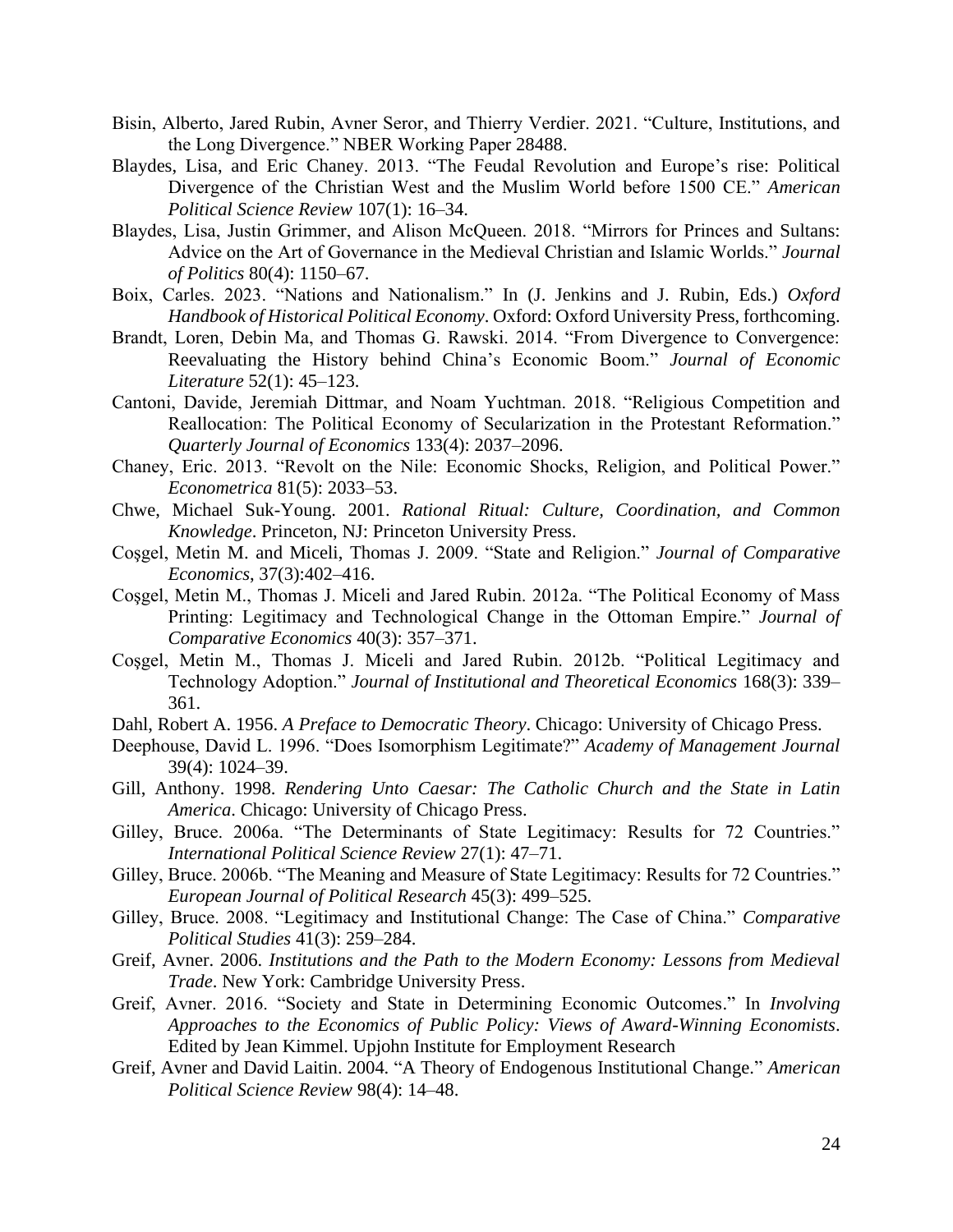- Greif, Avner, and Jared Rubin. 2022. "Political Legitimacy and the Institutional Foundations of Constitutional Government: The Case of England." Working paper.
- Greif, Avner and Steven Tadelis. 2010. "A Theory of Moral Persistence: Crypto-morality and Political Legitimacy." *Journal of Comparative Economics* 38(3): 229–244.
- Guo, Baogang. 2003. "Political Legitimacy and China's Transition." *Journal of Chinese Political Science* 8(1/2): 1–25.
- Hart, H.L.A. 2012 [1961]. *The Concept of Law*. Third Edition. Oxford: Oxford University Press.
- Hechter, Michael. 2009. "Legitimacy in the Modern World." *American Behavioral Scientist* 53(3): 279–288.
- Hobbes, Thomas. 2002 [1651]. *Leviathan*. Project Gutenberg eBook. Available at: [https://www.gutenberg.org/files/3207/3207-h/3207-h.htm.](https://www.gutenberg.org/files/3207/3207-h/3207-h.htm)
- Hume, David. 1985 [1777]. *Essays: Moral, Political, and Literary*. Edited by Eugene F. Miller. Indianapolis: Liberty Fund. Available at: [https://oll-resources.s3.us-east-](https://oll-resources.s3.us-east-2.amazonaws.com/oll3/store/titles/704/0059_Bk.pdf)[2.amazonaws.com/oll3/store/titles/704/0059\\_Bk.pdf.](https://oll-resources.s3.us-east-2.amazonaws.com/oll3/store/titles/704/0059_Bk.pdf)
- Hurd, Ian. 1999. "Legitimacy and Authority in International Politics." *International Organization* 53(2): 379–408.
- Johnson, Noel D. and Koyama, Mark. 2019. *Persecution & Toleration: The Long Road to Religious Freedom*. New York: Cambridge University Press.
- Kokkonen, Andrej, Suthan Krishnarajan, Jørgen Møller, and Anders Sundell. 2021. "Blood is Thicker than Water: Family Size and Leader Deposition in Medieval and Early Modern Europe." *Journal of Politics* 83(4): 1246–1259.
- Kuran, Timur. 1995. *Private Truths, Public Lies: The Social Consequences of Preference Falsification*. Cambridge, MA: Harvard University Press.
- Kuru, Ahmet T. 2019. *Islam, Authoritarianism, and Underdevelopment: A Global and Historical Comparison*. Cambridge: Cambridge University Press.
- Landis, Joel. E. 2018. "Whither Parties? Hume on Partisanship and Political Legitimacy." *American Political Science Review* 112(2): 219–230.
- Levi, Margaret and Audrey Sacks. 2009. "Legitimating Beliefs: Sources and Indicators." *Regulation & Governance* 3(4): 311–333.
- Levi, Margaret, Audrey Sacks and Tom Tyler. 2009. "Conceptualizing Legitimacy, Measuring Legitimating Beliefs." *American Behavioral Scientist* 53(3): 354–375.
- Lipset, Seymour Martin. 1959. "Some Social Requisites of Democracy: Economic Development and Political Legitimacy." *American Political Science Review* 53(1): 69–105.
- Ma, Debin, and Jared Rubin. 2022. "Ideology and Economic Change: The Path to the Modern Economy in China and Japan." Mimeo.
- Marquez, Xavier. 2016. "The Irrelevance of Legitimacy." *Political Studies* 64(1):19–34.
- Mittiga, Ross. 2022. "Political Legitimacy, Authoritarianism, and Climate Change." *American Political Science Review*: forthcoming.
- North, Douglass C., John Joseph Wallis, and Barry R. Weingast. 2009. *Violence and Social Orders: A Conceptual Framework for Interpreting Recorded Human History*. New York: Cambridge University Press.
- North, Douglass C. and Barry R. Weingast. 1989. "Constitutions and Commitment: The Evolution of Institutions Governing Public Choice in Seventeenth-century England." *Journal of Economic History* 49(4): 803–832.
- Pant, S. 2018. "Power-sharing 'Discontinuities': Legitimacy, Rivalry, and Credibility." *Journal of Theoretical Politics*, 30(1):147–177.